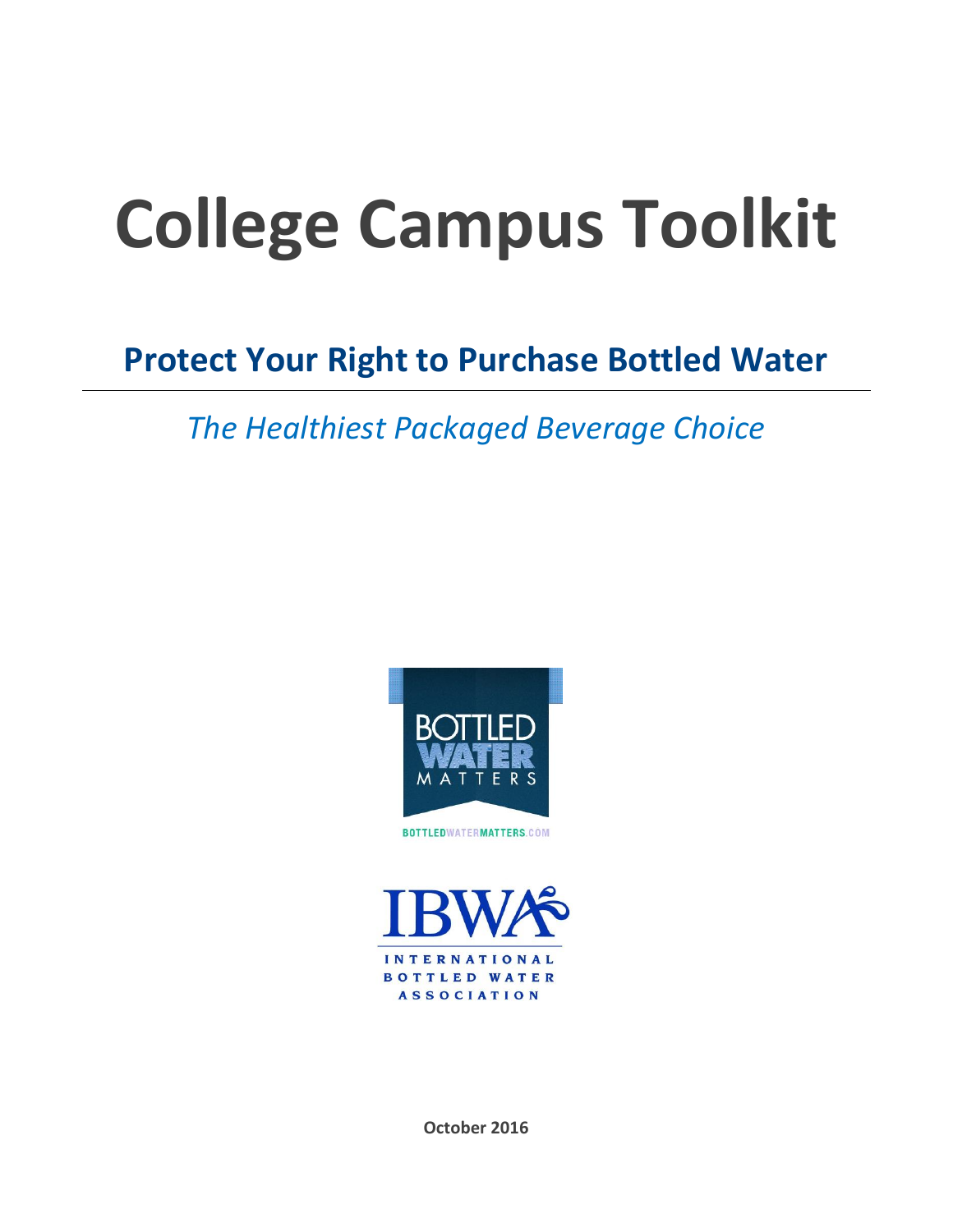# **Contents**

| <b>How to Use This Toolkit</b>                | 3  |
|-----------------------------------------------|----|
| <b>Important Facts About Bottled Water</b>    | 4  |
| <b>Planning Meetings With Interest Groups</b> | 6  |
| <b>Where to Find the Facts</b>                | 7  |
| <b>How to Start a Petition</b>                | 8  |
| <b>Using Social Networks</b>                  | 9  |
| <b>Letter to Editor (LTE) Template</b>        | 10 |
| <b>Sample LTEs</b>                            | 14 |
| <b>Bottled Water Facts (PDF)</b>              | 22 |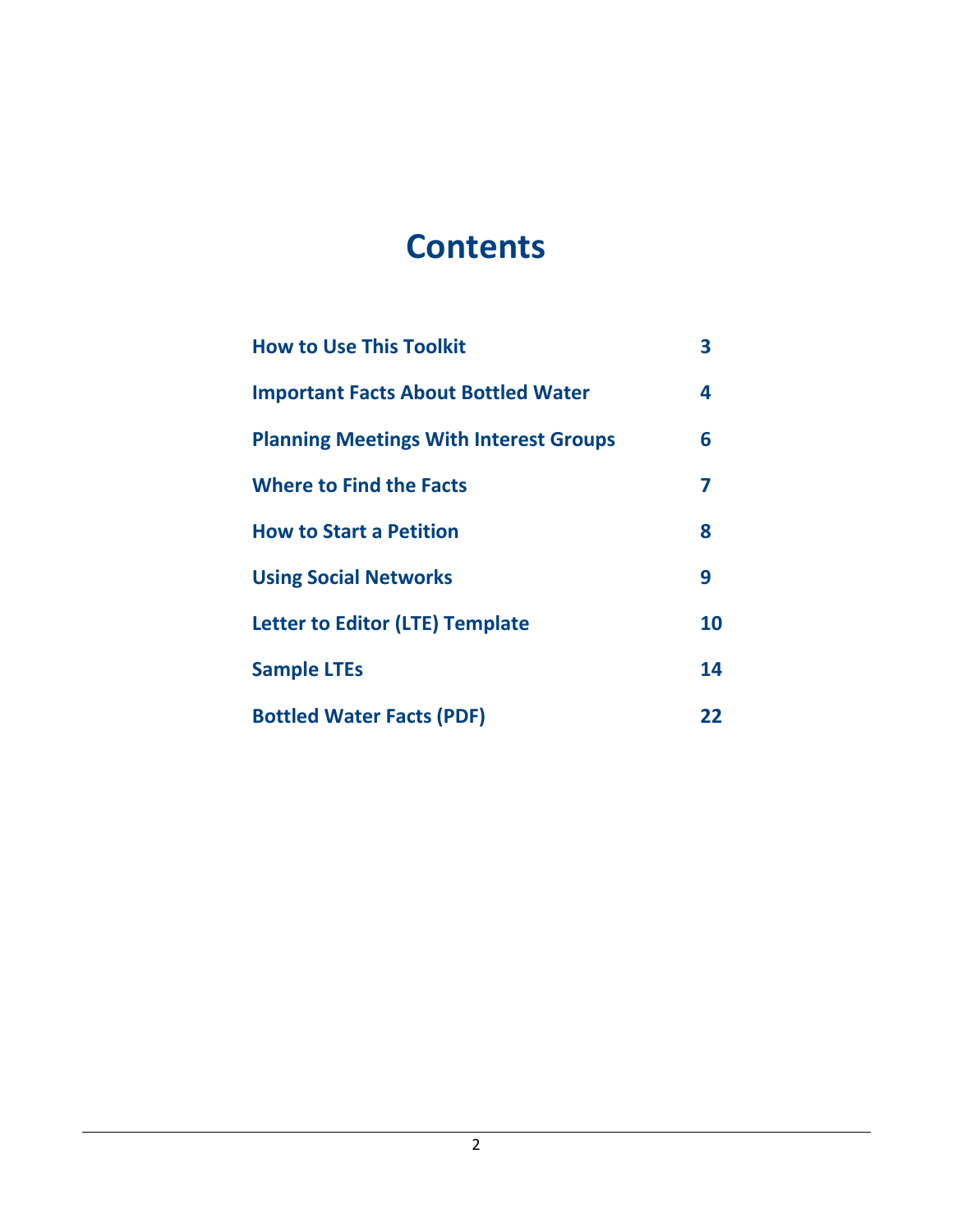# **HOW TO USE THIS TOOLKIT**

A few colleges have restricted or banned access to bottled water on their campuses. This action, while on the surface might seem well-intended, will have negative health and environmental consequences, and are not in the public interest. New research shows when bottled water is not available in a vending machine, people choose other packaged beverages, which may contain sugar, caffeine, and other additives. They don't necessarily go looking for a drinking water fountain. The results of a new UVM bottled water sales ban study supports that conclusion.

The study: "[The Unintended Consequences of Changes in Beverage Options and the Removal of Bottled Water](http://www.ncbi.nlm.nih.gov/pubmed/?term=The+Unintended+Consequences+of+Changes+in+Beverage+Options+and+the+Removal+of+Bottled+Water+on+a+University+Campus)  [on a University Campus](http://www.ncbi.nlm.nih.gov/pubmed/?term=The+Unintended+Consequences+of+Changes+in+Beverage+Options+and+the+Removal+of+Bottled+Water+on+a+University+Campus)," published this month in AJPH, concluded that the bottled water sales ban at the University of Vermont (UVM) resulted in a significant increase (33 percent) in the consumption of sugary drinks and an increase (6 percent) in the amount of plastic bottles entering the waste stream.

The International Bottled Water Association (IBWA) has developed this helpful toolkit to assist IBWA members, college students and staff, and private citizens in protecting their right to choose bottled water – a convenient, safe, and healthy packaged beverage.

This toolkit is designed to give you a suite of tools and messages that can help you take action in a number of ways, including: educating your peers and decision makers, starting a petition, writing letters, and using social networks. Taking action and getting the fact out front let people know that you do not support policies that take away your right to choose bottled water.

Take a look at the following pages and consider how you might use this information and these examples to let your voice be heard.

And, if I can be of any assistance, please feel free to contact me.

Chris Hogan Vice-President Communications International Bottled Water Association [chogan@bottledwater.org](mailto:chogan@bottledwater.org)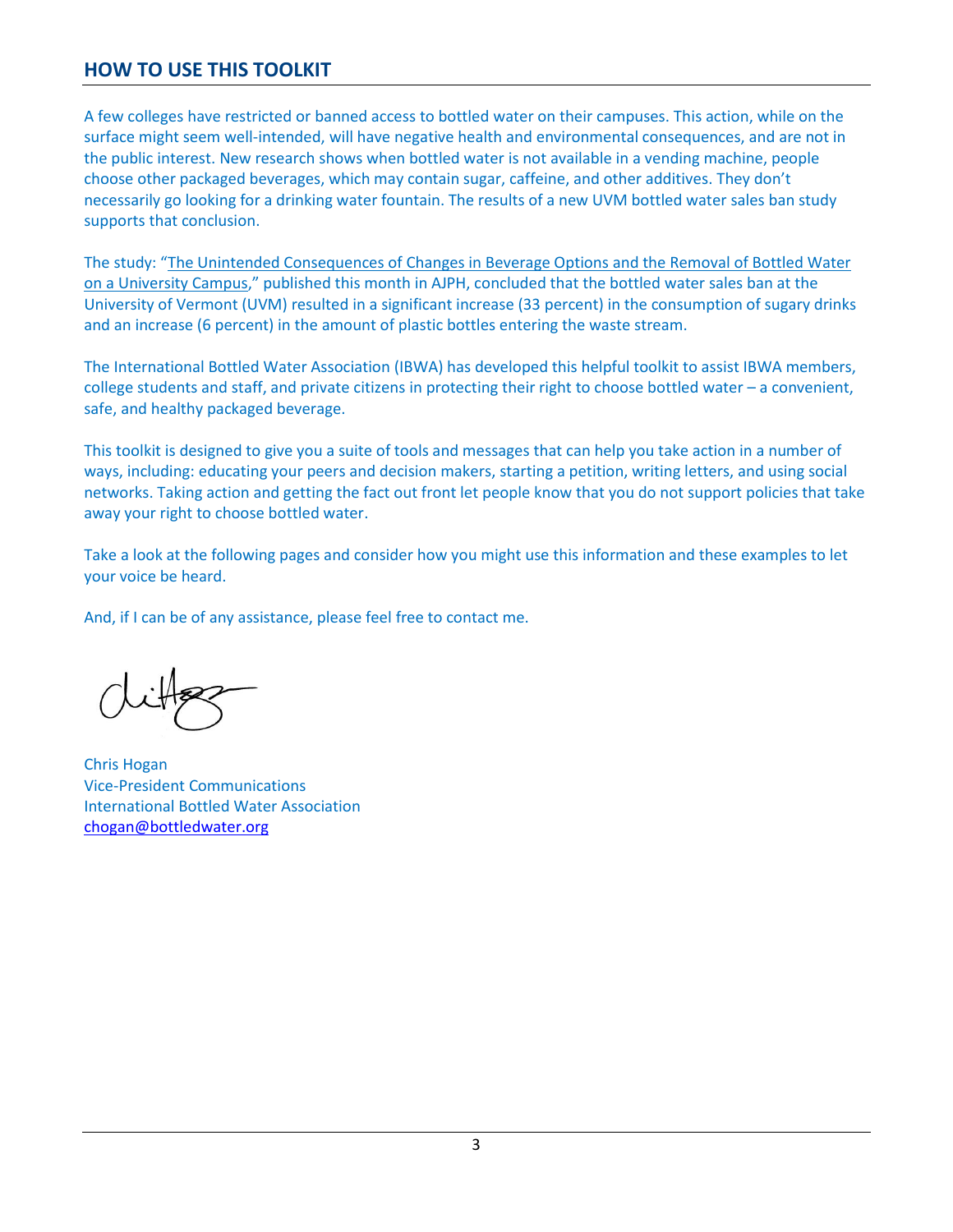# **IMPORTANT FACTS ABOUT BOTTLED WATER**

People need to drink more water. The consumption of water, whether from the bottle or the tap, is a good thing and any actions that discourage people from drinking bottled water are not in the public interest. Banning or restricting access to bottled water on college campuses directly impacts the right of people to choose the healthiest beverage on the shelf. And for many, bottled water is a critical alternative to other packaged beverages, which are often less healthy. Bottled water must therefore be available wherever packaged beverages are sold.

# **Important Facts about Bottled Water**

# **Bottled water is the smart choice for healthy hydration**

For those who want to eliminate or moderate calories, sugar, caffeine, artificial flavors or colors, and other ingredients from their diet, choosing bottled water is the right move. *In fact, since 1998, approximately 73% of the growth in bottled water consumption has come from people switching from carbonated soft drinks, juices, and milk.*

Choosing bottled water is a smart decision and a healthy choice when it comes to beverage options. People choose bottled water for several reasons, including its refreshing taste, reliable quality, zero calories and additives, and convenience. Removing bottled water from campuses will result in consumers choosing less healthy beverages.

# **Bottled water is a key resource for helping to reduce obesity**

One-third of American adults are overweight and another one-third is obese. Drinking zero-calorie beverages, such as water, instead of sugary drinks is regularly cited as a key component of a more healthful lifestyle. For example, even though it promotes greater consumption of tap water, the University of California, Berkley, decided *not* to ban bottled water because of concerns that it would cause students to drink less healthy, sweetened beverages. The University of Michigan opted to invest in expanding access to hydration stations in addition to keeping bottled water available on its campus. "We're not considering a ban," said Andy Berki, manager of campus sustainability. "We're just working hard on increasing the infrastructure so that people can make a choice."

#### **Bottled water is the best hydration source when either tap water or consumer health is compromised**

The bottled water industry supports a strong public water system. However, the water from public water systems is often compromised after emergency situations or natural disasters (e.g., hurricanes, floods, tornados, fires, or boil alerts). During these times, bottled water is a necessary and reliable "second source" option to deliver clean, safe drinking water.

Certain students, faculty members, and staff on college campuses may require reliable access to bottled water due to medical issues, such as compromised immune systems, allergies, cancer, or other significant health conditions. In fact, the U.S. Centers for Disease Control and Prevention recommends that individuals with compromised immune systems drink bottled water.

# **Bottled water's environmental footprint is the lowest of all packaged beverages**

Banning bottled water from campuses will just shift consumption to other beverage products whose containers are made of the same material as bottled water. It will not, therefore, reduce the amount of plastic bottles in the waste stream.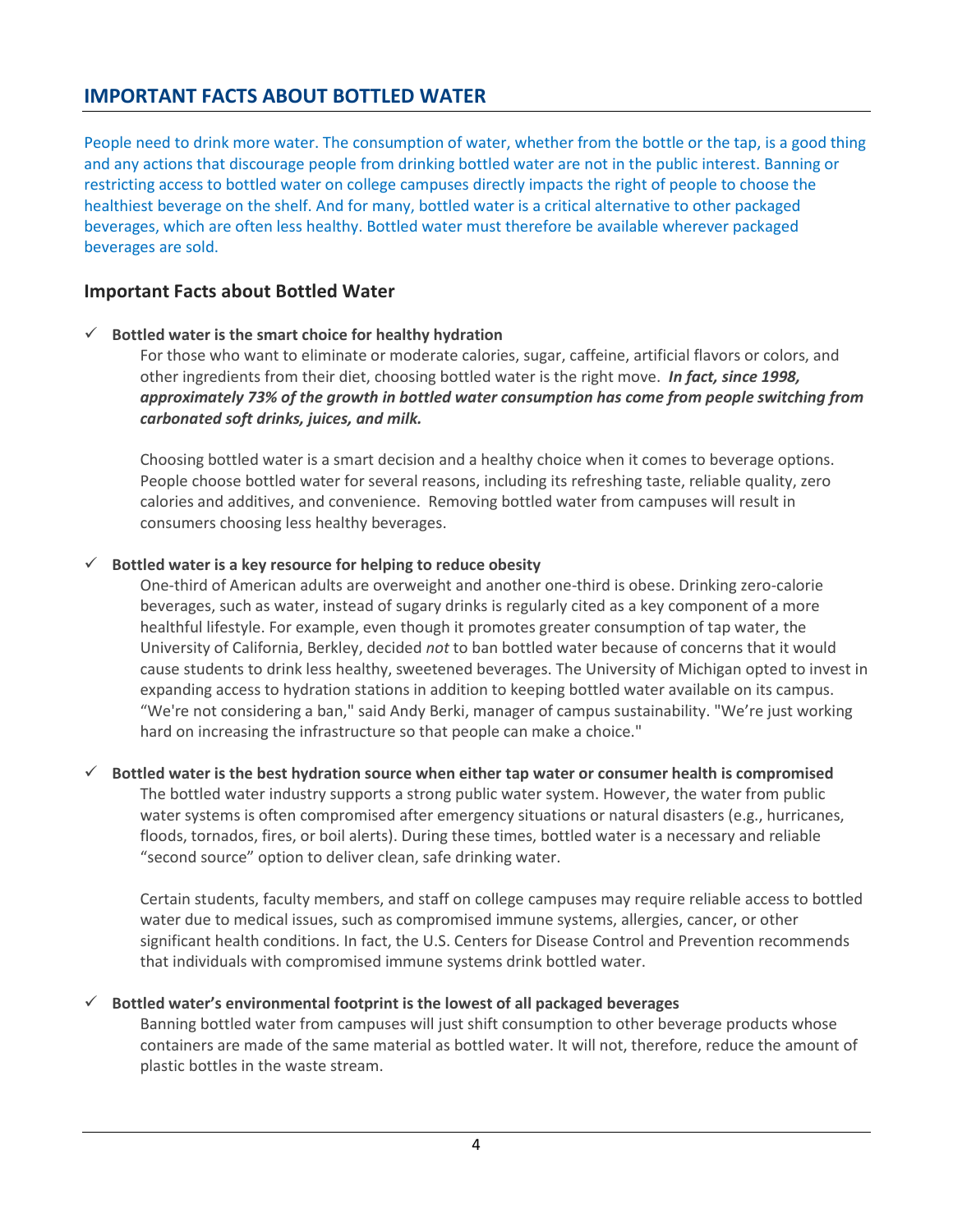In fact, many bottled water companies are already using up to 50% recycled material in their plastic bottles. Carbonated soft drinks are less able to significantly reduce the amount of plastic in their containers because the thinner plastic isn't able to contain the drink's carbonation.

Making PET plastic bottles from recycled plastic (rPET) uses 84 percent less energy than those made from virgin material. It also saves more than \$8 million in landfill dumping fees every year. While bottled water is just one of thousands of consumer items packaged in plastic, many bottled water companies already use bottles made from 50, 75, and in some cases, 100 percent rPET.

According to the Beverage Marketing Corporation (BMC), between 2000 and 2014, the average weight of a 16.9-ounce (half-liter) PET plastic bottled water container declined 51 percent. This resulted in a savings of 6.2 billion pounds of PET resin since 2000.

# *All bottled water containers are 100% recyclable, and PET plastic bottled water containers are the single most recycled item in nationwide curbside collection programs.*

70 percent of what people drink these days comes in some sort of packaging. See the appendix of this toolkit for an infographic on drink packaging and landfills. This graphic shows that bottled water containers, measured in tons of landfill space, make up just 3.3 percent of all beverage containers that end up in landfills. The waste percentage numbers are much higher for the glass (66.7 percent), aluminum (7.9 percent), and soda bottles (13.3 percent) that end up in landfills.

Recycling is important to many communities' bottom line. More than 70 percent of what Americans throw in the trash is actually recyclable. And cities and towns end up paying \$6.7 billion each year in landfill dumping fees; but we don't need to. If we just recycled more often, our towns and cities could save an astonishing \$4.6 billion each year.

U.S. Environmental Protection Agency (EPA) figures demonstrate that plastic water bottles make up less than 0.03% of the U.S. waste stream. Recycling rates for single serve bottled water containers are on the rise, doubling in the last five years. And, while the bottled water industry supports strong campus and community recycling initiatives, a continued focus on increased recycling is critical.

# **Bottled water is comprehensively regulated and consistently reliable**

Bottled water is comprehensively regulated by the United States Food and Drug Administration (FDA) as a packaged food product and it provides a consistently safe and reliable source of drinking water. By federal law, the FDA regulations governing the safety and quality of bottled water must be at least as stringent as the EPA regulations that govern tap water. In some cases, the bottled water regulations are more stringent. And, in some very important cases like lead, coliform bacteria, and E. coli, bottled water regulations are substantially more stringent.

All bottled water products - whether from groundwater or public water sources - are produced utilizing a multi-barrier approach. From source to finished product, a multi-barrier approach helps prevent possible harmful contamination to the finished product as well as storage, production, and transportation equipment. Measures in a multi-barrier approach may include one or more of the following: source protection, source monitoring, reverse osmosis, distillation, micro-filtration, carbon filtration, ozonation, and ultraviolet (UV) light.

As a result of comprehensive government regulation and the effective multi-barrier production system, bottled water provides a safe, consistent source of clean drinking water. There is, however, an inherent variability in public water system quality due to its method of delivery (i.e., through a piped distribution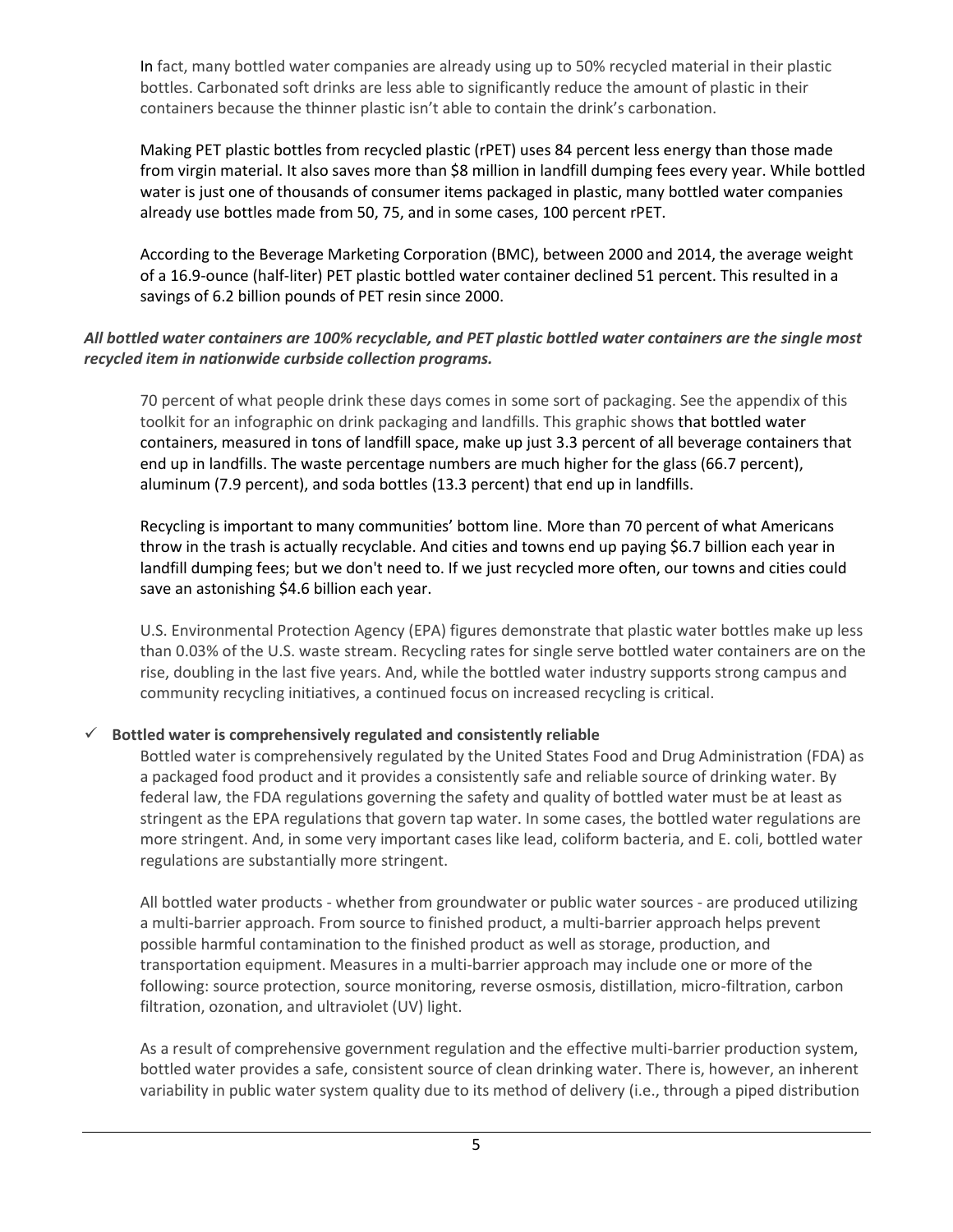system and not in a sealed container).

# **Bottled water has an important economic role in campus life**

Most colleges and universities derive significant revenues from the sale of bottled water and other beverages. Banning or restricting bottled water sales could jeopardize the funding of important academic programs and faculty positions.

Those forced to leave campus to buy bottled water will likely bundle that purchase with other products normally bought on campus. This will result in even more revenue loss for those colleges and universities, further jeopardizing academic programs and faculty positions.

# **PLANNING MEETINGS WITH INTEREST GROUPS**

Meeting with school administrators, student groups, alumni organizations, vendors, and the local community can help to spread the message about bottled water's role in living a healthier lifestyle. Educating others and asking for their active support can help to broaden your base, increase your voice, and strengthen your impact.

- Take time to plan ahead
- Identify school administrators who can help
- Ask sympathetic staff members to help circulate petitions, flyers, and newsletters
- Write letters to and make an appointment with key school administrators; present them with petition signatures
- Organize a letter-writing campaign or campus rally, in addition to a petition
- Get the community involved
- Do your research and base your arguments and claims on facts, not opinions. Bring copies of supporting articles and studies to your meetings and events.
- Remain open to discussion and debate on your issues. Open communication with administrators, students, community, and vendors is vital to a balanced and educational discussion.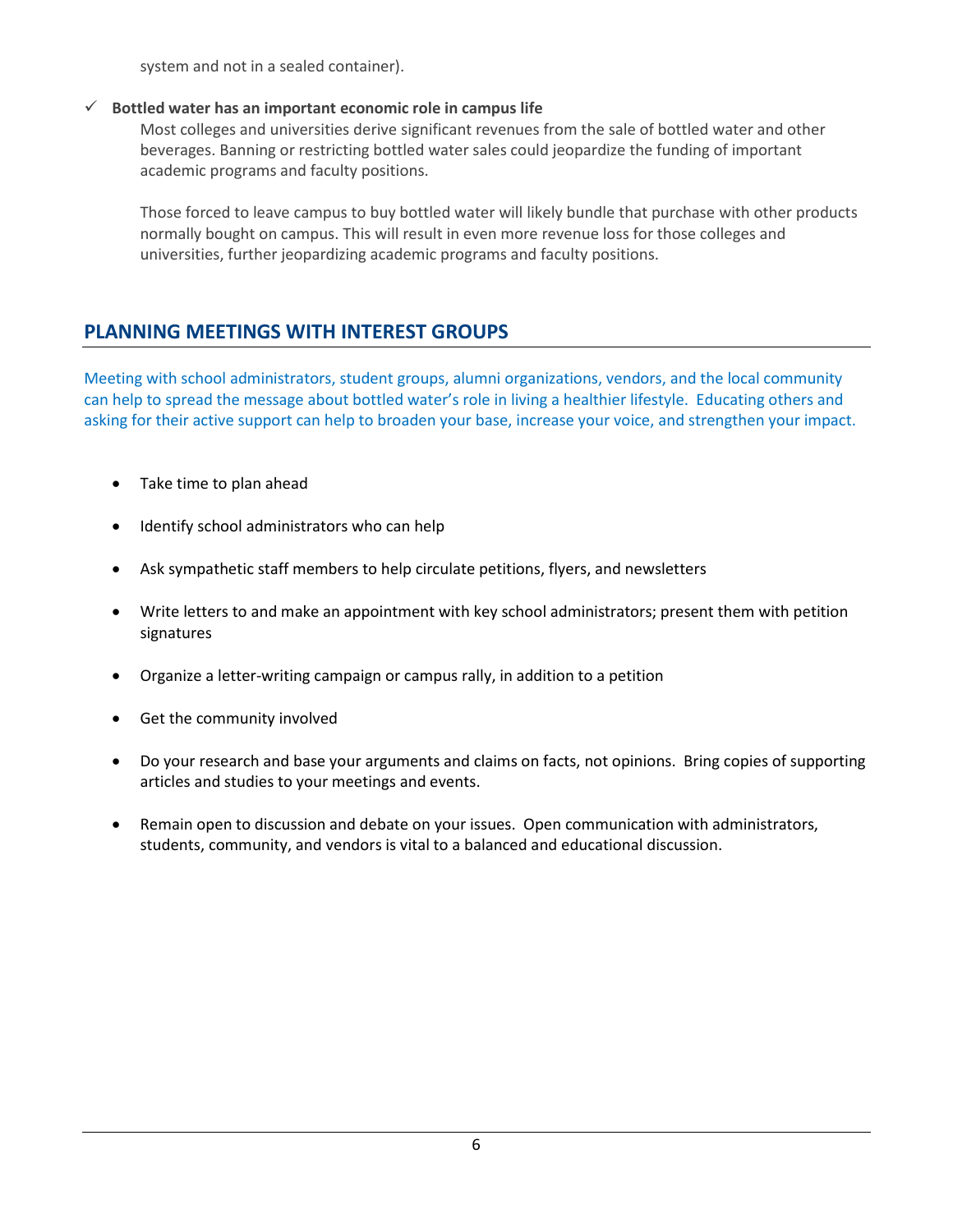# **WHERE TO FIND THE FACTS**

# *Start a conversation by starting with the facts.*

Work to educate others about the importance of recycling, making healthy beverage choices, the facts about bottled water, and the facts about bottled water regulations and safety. For more information about IBWA and bottled water, please visit:

- **IBWA's Main Website:** [www.BottledWater.org](http://www.bottledwater.org/)
- **Bottled Water Matters' Website:** [www.BottledWaterMatters.org](http://www.bottledwatermatters.org/)

You can learn even more about these important issues at the following websites. Share them with your friends, colleagues, and classmates.

- **The Recycling Partnership:** <http://recyclingpartnership.org/>
- **FDA's Bottled Water Page:** <http://bit.ly/FDABottledWater>
- **Learn about FDA Regulation of Bottled Water:** <http://bit.ly/FederalRegulations>
- **Learn about Regulation of Bottled Water Labels:** <http://bit.ly/BottledWaterLabeling>
- **Learn about FEMA Bottled Water Guidelines:** <http://bit.ly/FEMAWaterGuidelines>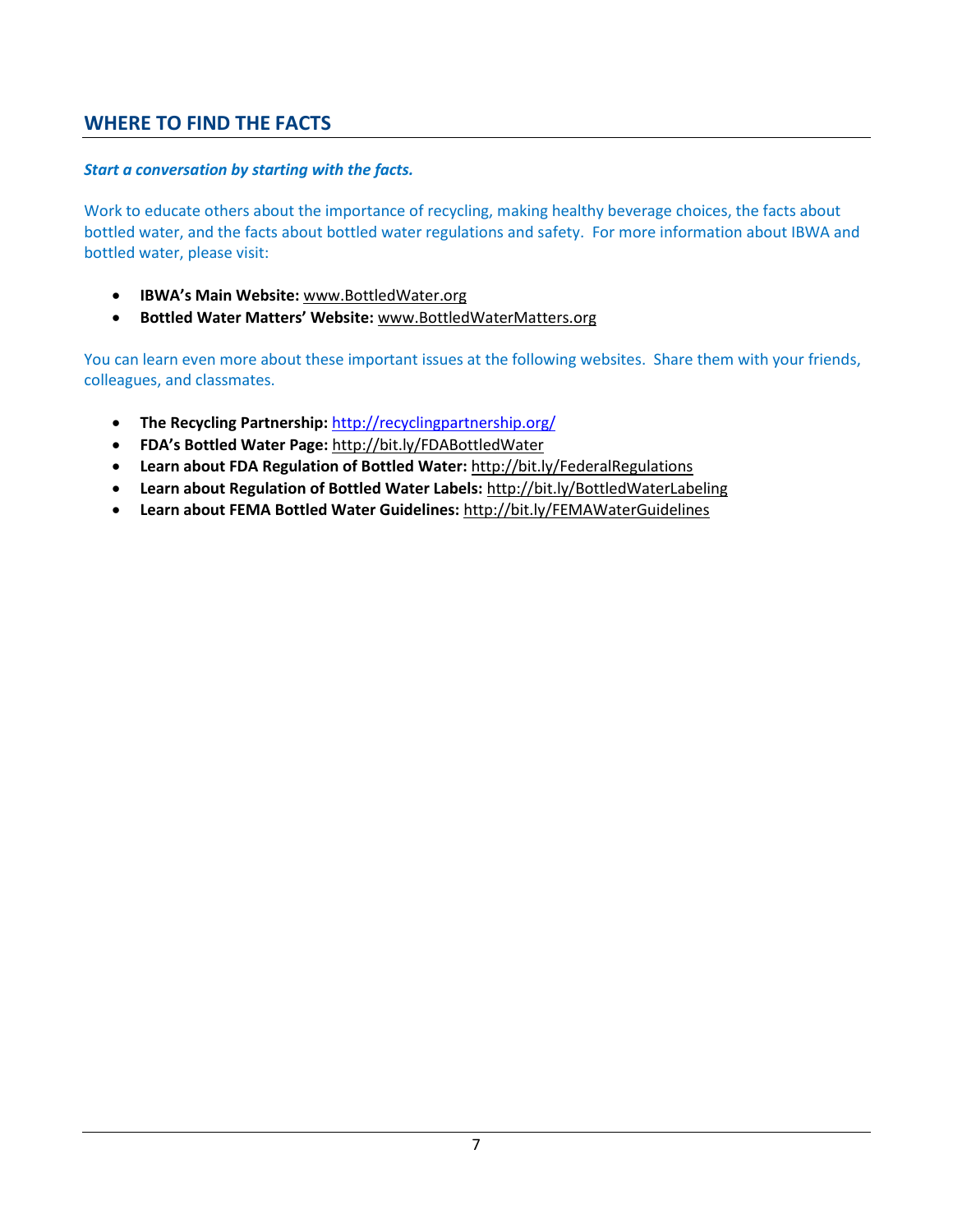# **HOW TO START A PETITION**

Starting a petition is a great way to help people become more aware about the important role bottled water makes in maintaining a healthy lifestyle and making smart packaged beverage decisions.

Luckily, creating a petition is not as difficult as you may think. Here is a quick checklist for getting started.

# *What do you want to accomplish?*

Decide on a realistic, achievable goal. Being clear about what you want to accomplish, and explaining is succinctly will make it easier for people to support your effort. Having too many goals can make it hard to communicate your point and may confuse people, so make the petition straightforward and specific.

*Identifying people who can help you*

Figuring out which people or organizations can help you achieve your goal is an important first step. A good rule of thumb is to target decision makers who have the most influence over the issue you want to address, including:

- $\checkmark$  Campus Administrators
- $\checkmark$  Campus Procurement Officials
- $\checkmark$  Faculty Members
- $\checkmark$  Community Officials
- $\checkmark$  Local Media
- Local Businesses
- $\checkmark$  Members of the Student Body Council

# *How best to get people involved?*

Making a clear case about how your cause directly influences their lives will help people understand, support, and endorse your effort.

- *What makes a compelling petition?*
	- $\checkmark$  A good petition is focused, short, authoritative, and respectful
	- $\checkmark$  It clearly explains why people should get involved and why they are signing
	- $\checkmark$  It provides accurate supporting facts and clearly states the petition's purpose
	- $\checkmark$  Carefully edit, run spellcheck, and ensure that your grammar is correct. A sloppy petition will make you look sloppy and unreliable.

# *Consider an online petition*

Creating an online petition is a great way to reach a broad audience and increase your potential reach. An online petition will help you get signatures quickly and easily. It can be a crowded market out there for eyeballs, so make sure your issues' synopsis is attention grabbing and clearly stated.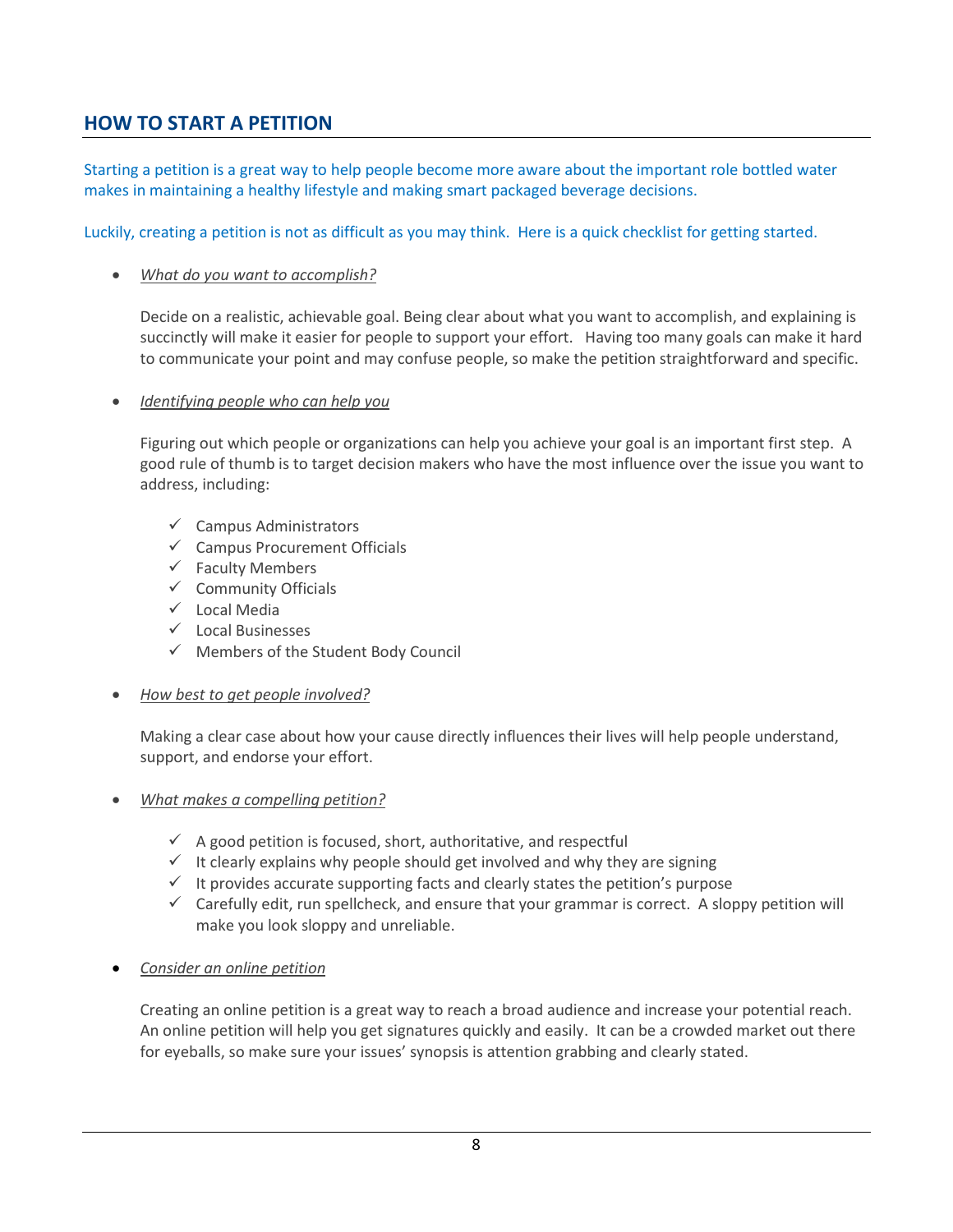# **USING SOCIAL NETWORKS**

Take advantage of social networks to promote your effort. Create an online home for your campaign. If you can develop your own website, go for it! If you need an easier place to start, nothing is better than Facebook when it comes to getting out your message. If you have the skills – or the friends – why not develop your own mobile app?

Even plain old Email can be a great way to widely disseminate information, documents, and links to your audience. And remember, when it comes to communication, many professionals and administrators still rely on traditional Email more than social media tools and text messaging.

Post your petition, get the facts out about bottled water, create an event, upload a video; just get started and things will grow from there. Social media tools are incredibly powerful, easy to access and can help you customize your messages and reach your target audiences.

So get started today!

**Facebook:** <https://www.facebook.com/> **You Tube:** <https://www.youtube.com/> **Twitter:** <https://twitter.com/#!/> **Linked In:** <http://www.linkedin.com/> **Tumblr:** <https://www.tumblr.com/>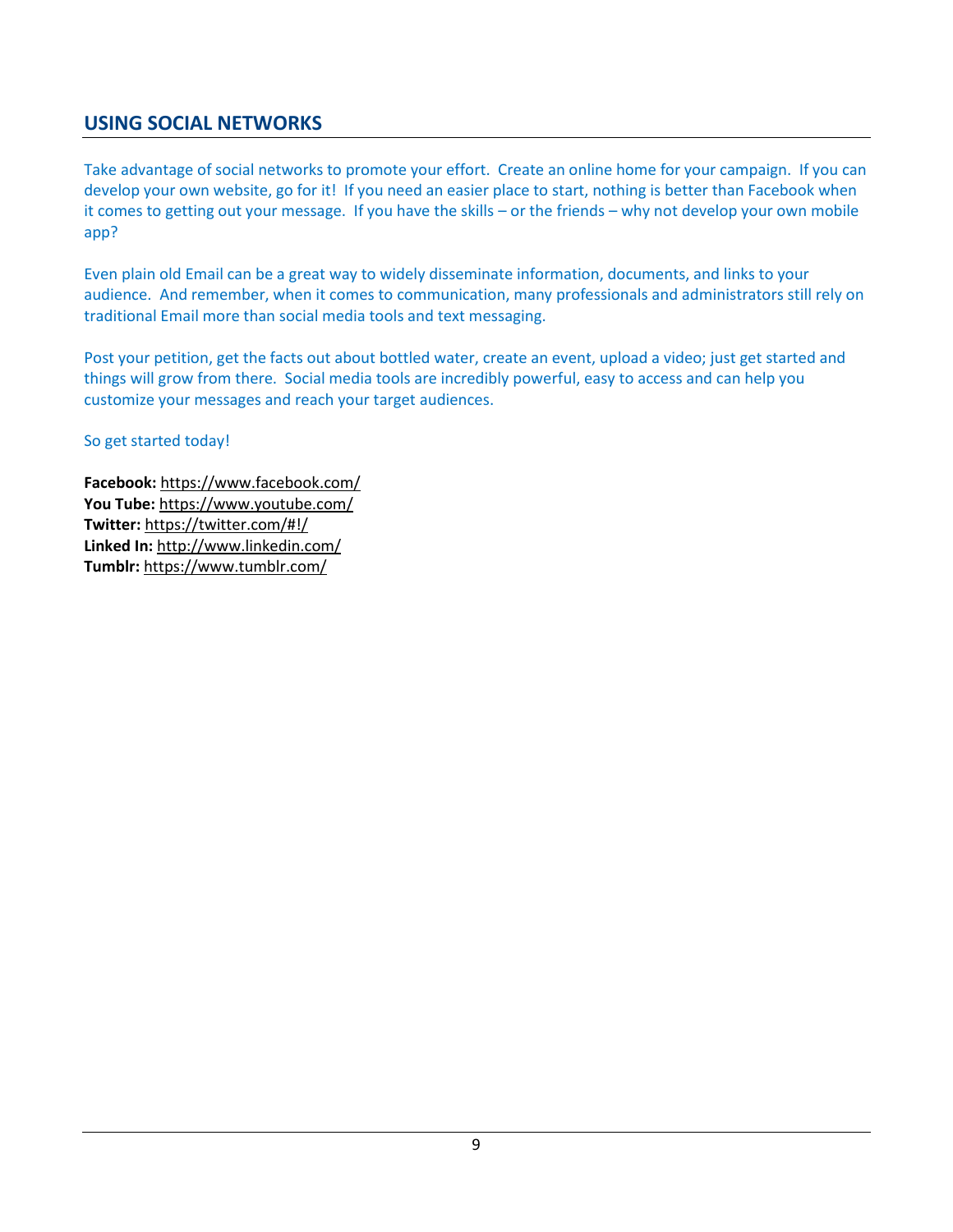# **LETTER TO EDITOR (LTE), PURPOSE, SAMPLE & TEMPLATES**

Letters to editors appear on the editorial or opinion pages of most newspapers and are among the most read pages in newspapers today. These pages are powerful tools that let individuals talk about issues important to them and to foster discussions on matter affecting society at large. As bottled water continues to be in the news and the remains a subject of controversy and misinformation, it is important that we take opportunities, such as writing a letters to the editor, to inform the public about bottled water facts.

Letters should be written in the first person, be brief and succinct. Most newspapers will only publish 200 words or less. Always assume that if it's more than 200 words, you letter will likely be edited down in size, so at the most plan to submit fewer than 500 words.

# **SAMPLE LTE RE: BOTTLED WATER BANS**

*[Sender's Company letterhead] [Sender's name] [Title, position, or company] [Sender's email or telephone]*

*[Editor's name ~or~ "Editor"] [Publication] [Address and/or email]*

Dear *[Editor's name]*,

# **Re: [Topic, i.e.: Banning bottled water]**

Bottled water is a valuable choice from a health and safety perspective. The idea of banning it, however wellintentioned, would remove an important, and sometimes critical beverage choice for consumers.

From a health standpoint, bottled water is essential to helping reverse the obesity epidemic. People need convenience in their busy lives, so a majority (70 percent) of what they drink comes out of a package. Bottled water is already making a difference as people switch from sweetened, caloric drinks. Replacing just one 12 ounce sugared beverage with a bottle of water each day for a year can trim more than 50,000 calories from a person's annual diet. That's a real contribution to a healthier lifestyle.

From a safety standpoint, bottled water protects people and can even save lives. When tap water is disrupted by anything from a power outage to a pipe breach to a disaster, bottled water provides a reliable source of safe drinking water. In addition, the sealed container provides a promise of quality. In fact, federal health officials recommend bottled water for people with weakened immune systems.

From an environmental standpoint, when people choose a bottle of water compared to any other canned or bottled beverage, they are choosing less packaging, less energy, and less use of natural resources. What's more, recycling the bottle can cut that impact by an additional fifty percent, if it is re-used to replace virgin PET. Additionally, nearly all of the bottled water sold in the U.S. is sourced domestically. Imported bottled water accounts for only 1.5 percent of the U.S. market.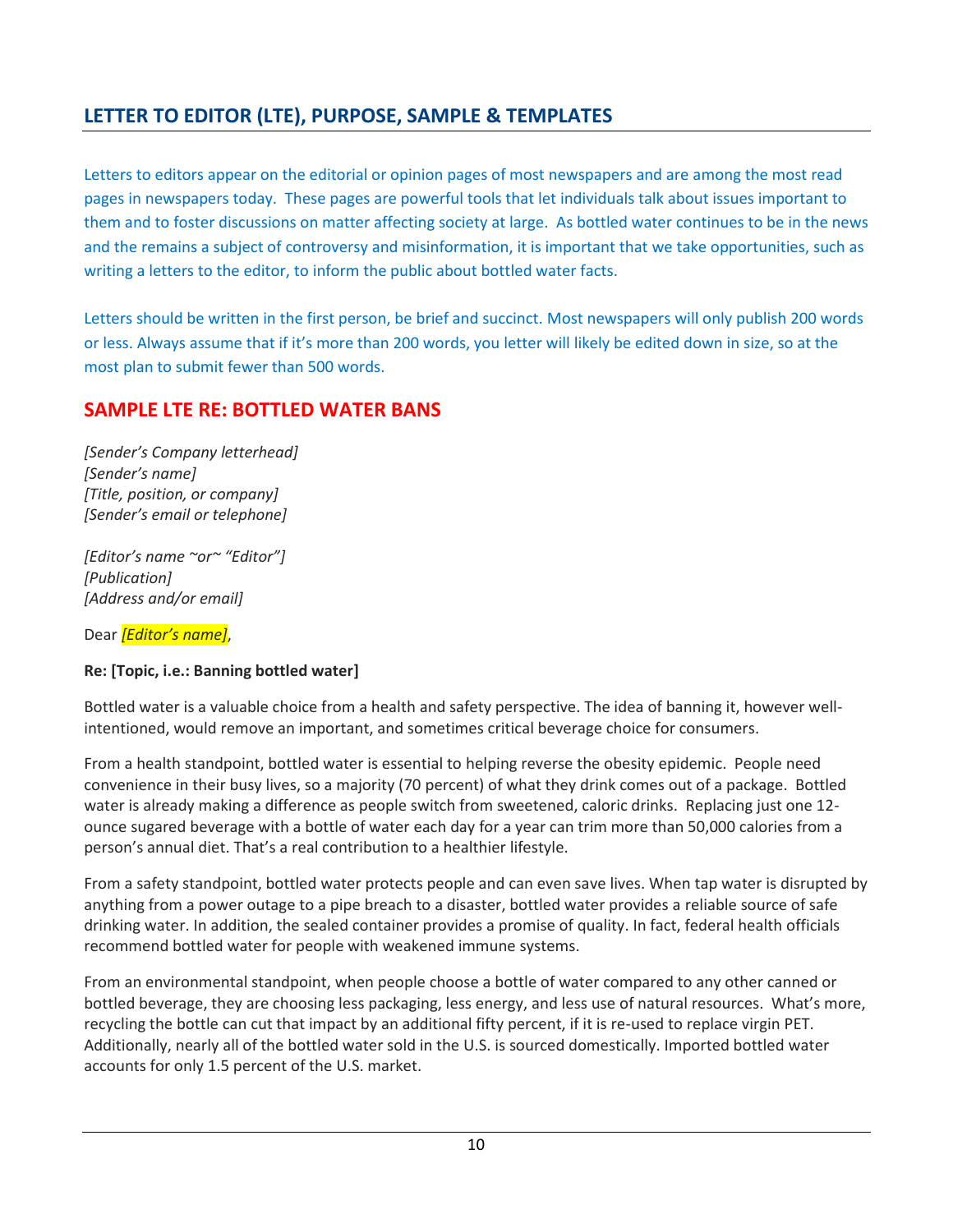The bottom line: People should be drinking more water, whether it comes from a bottle, the tap, or a filtration system – but that the choice should be theirs. Bottled water must therefore be available wherever packaged beverages are sold. When people want a packaged beverage or have special needs, having easy access to bottled water has real value for both health and safety.

Sincerely, *[Sender's Name] [Sender's title or position] [Sender's company]*

The sample LTE template below focuses on correcting misinformation provides you with a variety of subject matter options that address many issues. Simply follow the general format and use the language most appropriate to your letter. We have highlighted key areas for personalization.

# **SAMPLE LTE RE: CORRECTING MISINFORMATION**

*[Sender's Company letterhead] [Sender's name] [Title, position, or company] [Sender's email or telephone]*

*[Editor's name ~or~ "Editor"] [Publication] [Address and/or email]*

Dear *[Editor's name]*,

# **Re: [Topic, i.e.: Correcting information about bottled water]**

I read with interest *[reporter/columnist author's name]* piece, "[story name]", published on *[site and story link]* on *[date]*, and wanted to provide you with facts about bottled water that will help inform your readers about this safe, convenient product.

Bottled water *[then choose from list of issues below and insert here.]* 

# **Tap Water vs. Bottled Water**

 Bottled water is a packaged food product. Tap water is a utility commodity distributed through underground pipes. Less than 4/10ths of 1 % of utility water is used for drinking. The bottled water industry supports a strong municipal water system.

# **Regulations**

 Bottled water is comprehensively regulated by the United States Food and Drug Administration (FDA) as a packaged food product and it provides a consistently safe and reliable source of drinking water. By federal law, the FDA regulations governing the safety and quality of bottled water are as stringent as the EPA regulations that govern tap water. In some cases, the bottled water regulations are more stringent. And, in some very important cases like with lead, bottled water regulations are substantially more stringent.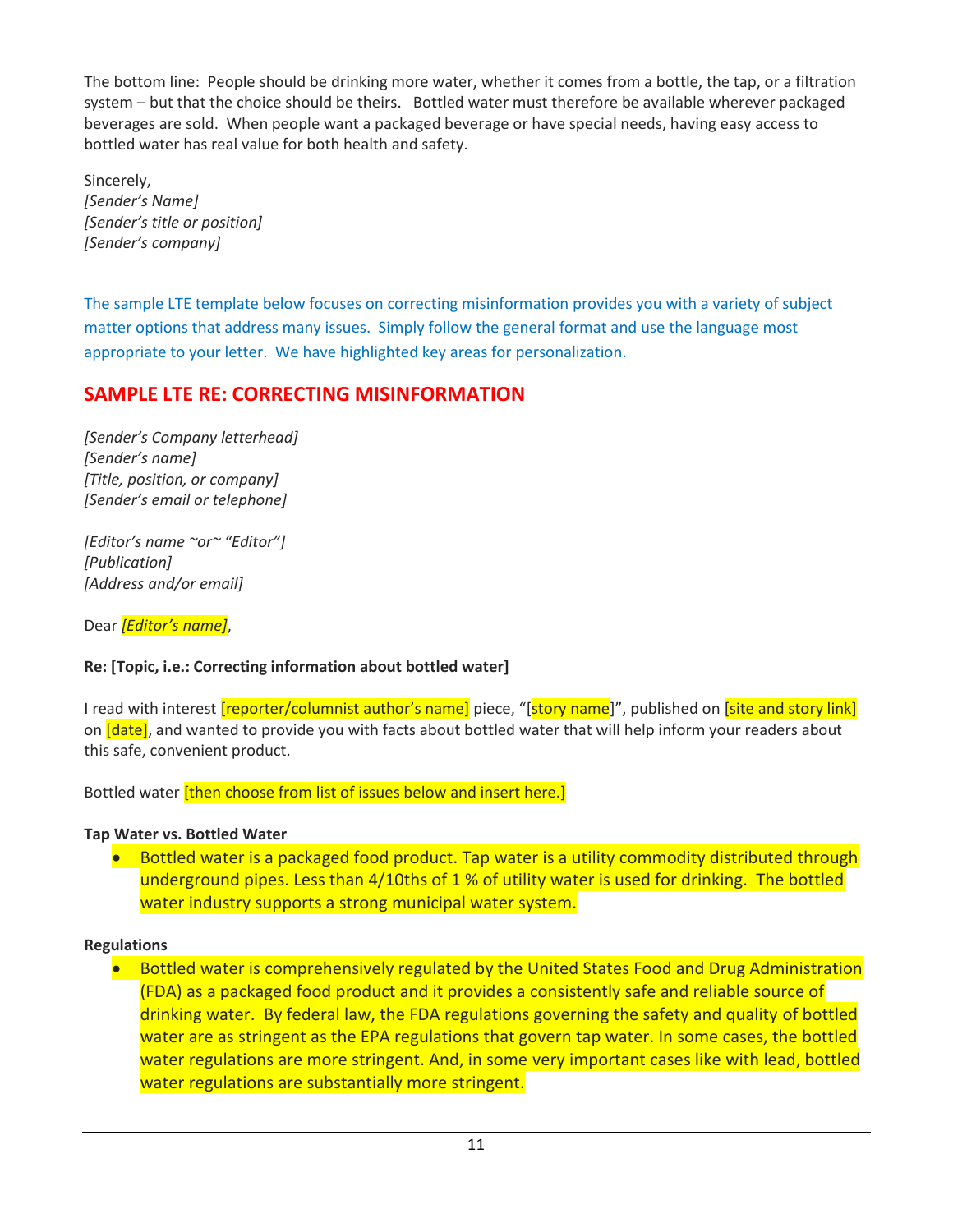# **Water Quality**

- All bottled water products whether from groundwater or public water sources are produced utilizing a multi-barrier approach. From source to finished product, a multi-barrier approach helps prevent possible harmful contamination to the finished product as well as storage, production, and transportation equipment. Many of the steps in a multi-barrier system are effective in safeguarding bottled water from microbiological and other contamination. Measures in a multi-barrier approach may include one or more of the following: source protection, source monitoring, reverse osmosis, distillation, micro-filtration, carbon filtration, ozonation, and ultraviolet (UV) light.
	- [Or]
- Consumers who choose to drink bottled water can rely on its consistent record of safety and quality. In testimony before the U.S. Congress in 2009, the Food and Drug Administration (FDA) stated that the agency is aware of no major outbreaks of illness or serious safety concerns associated with bottled water in the past decade. At that same hearing, the Government Accountability Office (GAO) made public its report on bottled water, which found that based on a survey of water quality and health protection officials in all 50 states and the District of Columbia there was no evidence that bottled water caused any illnesses during the previous five years. (See United States Government Accountability Office Report on Bottled Water, GAO-09-610, June 2009.) In contrast, EPA scientists and researchers have estimated that tap water consumption is the cause of over 16 million cases of acute gastrointestinal illness (vomiting and diarrhea) in the United States each year (Messner M., et al., Journal of Water and Health, 2006; 4(Suppl 2):201-40).

# **Healthy Lifestyle**

 According to the Institute of Medicine and the American Journal of Preventative Medicine, twothirds of American adults are overweight with one-third of those individuals being obese. In addition, over the last 30 years, children's obesity rates have climbed from 5 percent to 17 percent. Drinking zero-calorie beverages, such as water, instead of sugary drinks is regularly cited as a key component of a more healthful lifestyle. Research shows that if bottled water isn't available, 63 percent of people will choose soda or another sweetened beverage. Promoting greater consumption of water from all sources, including bottled water, will support the efforts of communities striving for a healthier lifestyle.

# **Bottles/ BPA**

- PET plastic, the material from which single serve bottled water containers, commonly small, portable 16.9 (half-liter) and 24-ounce sizes, is made, is considered safe and reliable for food contact use. PET is used in a variety of packaging for many foods, including everything from peanut butter, soft drinks, and juices to beer, wine, and spirits. PET is approved as safe for food and beverage contact by the FDA and similar regulatory agencies throughout the world, and has been for over 30 years. PET plastic does not contain bisphenol A (BPA). [OR]
- $\bullet$  It is important to point out that while PET plastic does not contain bisphenol A (BPA), regulatory agencies in several countries and the FDA have ruled favorably on the safety of BPA. The consensus among these international regulatory agencies is that the current levels of exposure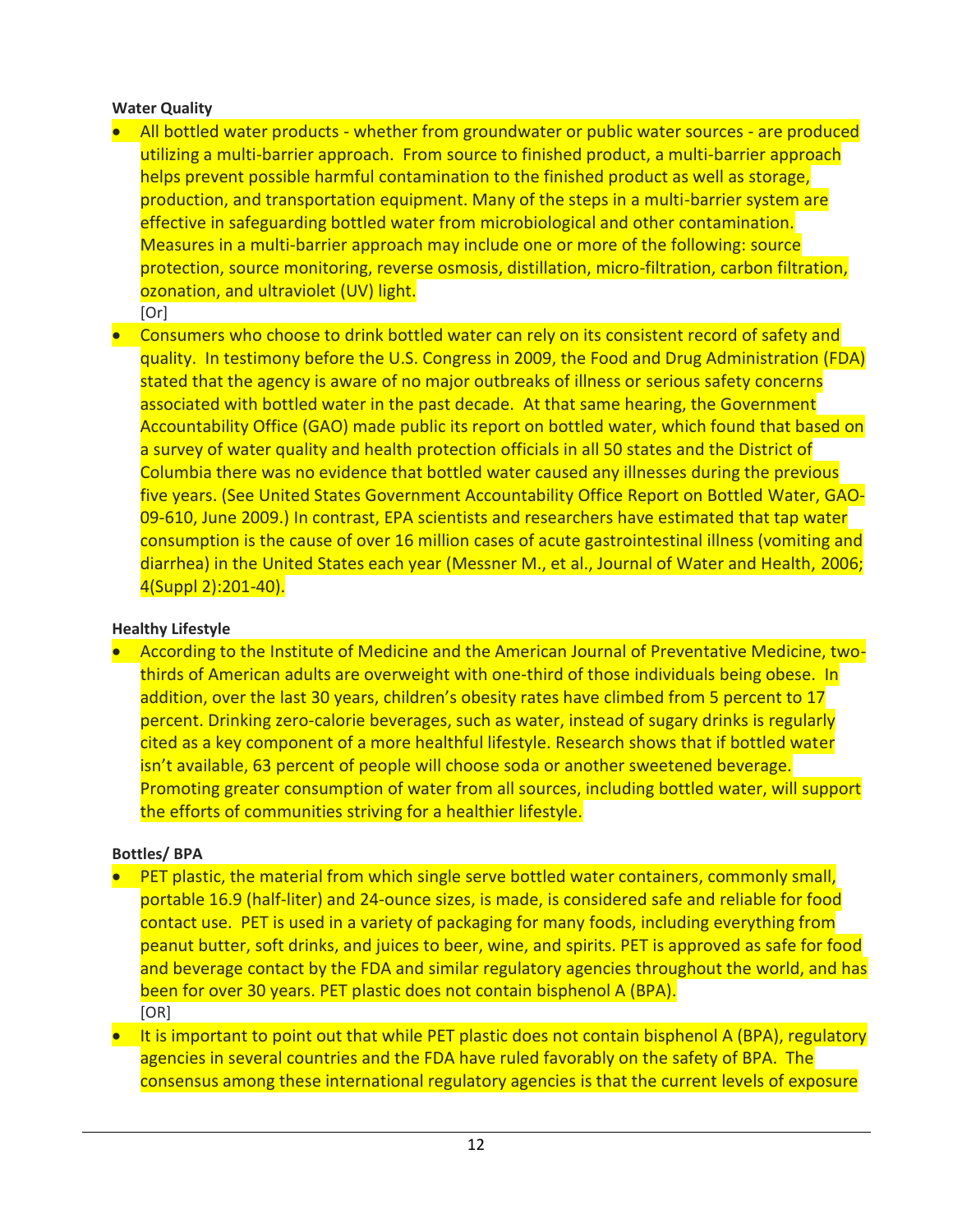# to BPA through food packaging do not pose an immediate health risk to the general population."

# **Environmental Footprint**

• The PET plastic used in single-serve bottled water containers is made using naphtha, a petroleum byproduct, not barrels of virgin oil. All PET containers are 100 percent recyclable and use of recycled PET (rPET) in bottled water containers is on the rise. Data derived from EPA figures demonstrates that plastic water bottles make up less than one-third of one percent of the U.S. waste stream. Compared to all other packaged drinks, bottled water has the lightest environmental footprint, lowest water usage ratio, highest curbside recycling rates of all beverages, and has significantly reduced the amount of plastic used in its packaging.

#### **Economic Impact of Bottled Water**

Bottled water companies directly employ 160,000 Americans and generate an additional 295,000 jobs in supplier and ancillary industries. In fact, the bottled water industry is responsible for as much as \$115.73 billion in economic activity. Bottled water is a community industry, with local brands coming from nearly every state in the union. These brands employ local people in jobs that can't be outsourced and who have a vested interest in protecting their resources. Each year, the bottled water industry pays over \$10 billion in property, income and sales taxes.

#### **Campus Examples of Healthy Decisions**

- The University of California, Berkley, decided *not* to ban bottled water because of concerns that it would cause students to drink less healthy, sweetened beverages.
- The University of Michigan opted to invest in expanding access to hydration stations in addition to keeping bottled water available on its campus. In fact, the administration did not even entertain the idea of banning bottled water, "We're not considering a ban," said Andy Berki, manager of campus sustainability. "We're just working hard on increasing the infrastructure so that people can make a choice," he added.

The current assault on the bottled water industry by anti-bottled water activists toys with peoples' emotions making them believed that by getting rid of bottled water they will be doing something good for the environment. However, when you take a close look at the environmental impact, you see that bottled water:

- Has as the lightest environmental footprint of all packaged drinks.
- Has the lowest water footprint of all packaged drinks.
- Has the highest curbside recycling rates of all beverages.
- Has significantly reduced plastic used in its packaging.

Bottled water is also the healthiest drink on the shelf. Any effort to discourage people from drinking water is not in the public's interest.

Sincerely,

*[Sender's Name] [Sender's title or position] [Sender's company]*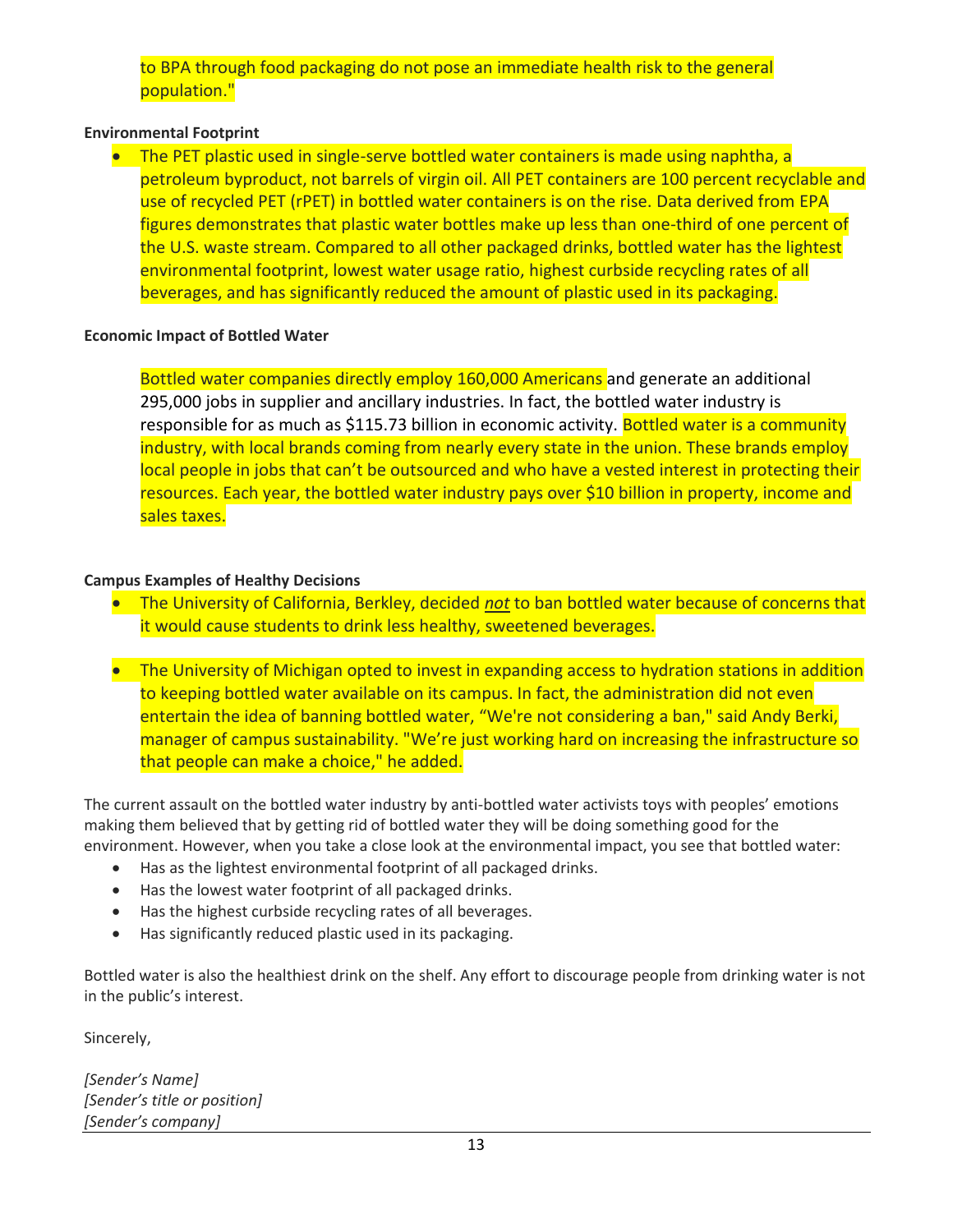# **SAMPLE LTEs AND NEWS ARTICLES**

The articles and letters below present arguments and positions in support of bottled water. They provide some good examples of potential talking points and messaging, including the importance of consumer choice and the availability of healthy beverage options.

# **College Campus Ban-Related**

#### *The Loyola Phoenix:* **"A final argument against the water bottle ban"** <http://www.loyolaphoenix.com/a-final-argument-against-the-water-bottle-ban>

Last week's Phoenix issue contained a well-written article regarding the bottled water referendum that is being voted on this Wednesday, March 28. As a vocal opponent of the ban and was one of the Senators who voted against it, I have the following comments.

- 1) The Student Environmental Association (SEA) claims that bottled water is a human right and social justice issue. But how is social justice defined? In all my time on campus I have yet to hear a definition provided. Personally, I do not define true justice as equality, although the ban tries to equate the two. Justice is not taking from the people who 'have' in order to help the people who 'have not.' Justice is giving each person their due; that's why criminals get punishments that fit the crimes; nothing more, nothing less. Is taking bottled water away from us true justice? I'm inclined to say no. Taking bottled water away from us is forcing equality upon us. The ban takes from those who 'have' – the students and their bottled water – in order to help (or try to help) a group of 'have-nots' – people who have been victims of water privatization. The bottled water ban is not true justice, - it is forced equality.
- 2) The freedom to choose is a human right. To prove this point I made a little three-step proof: 1) To be free is a human right. 2) To choose is to be free. 3) Therefore, to choose is a human right. Opponents of this line of thinking say that students can still choose to buy bottled water; they just can't buy it on campus. That's true, but it ignores the bigger point: human rights are universal. They have no boundaries. A human right in one place is a human right in all places. Human rights are not restricted to a certain time and certain place. Thus, our right to choose applies to campus as well. Loyola's campus is part of the very same earth that victims of water privatization live on. Those victims have a right to water, I'm not denying that. But we, too, have a right and that right is the right to choose what water we want. We do not lose that right when we step on Loyola's campus. The ban on bottled water ignores those facts.
- 3) My last point is not an argument against the ban. It's a point I want to make to the readership of The Phoenix: there is another side to this issue. SEA is a large and popular organization; there is no denying that. But they do not speak for everyone on campus. I am against this ban, as are the nine other Senators who voted with me against the Uncap Loyola Resolution back in December. Supporters of the ban have been very vocal about their cause, and that's not a bad thing in the least. But the pro-ban voices have drowned out the anti-ban voices on campus, leading to a lack of dialogue between the different viewpoints and giving the impression that everyone wants to see bottled water gone. I encourage you to investigate both sides and draw your own conclusion.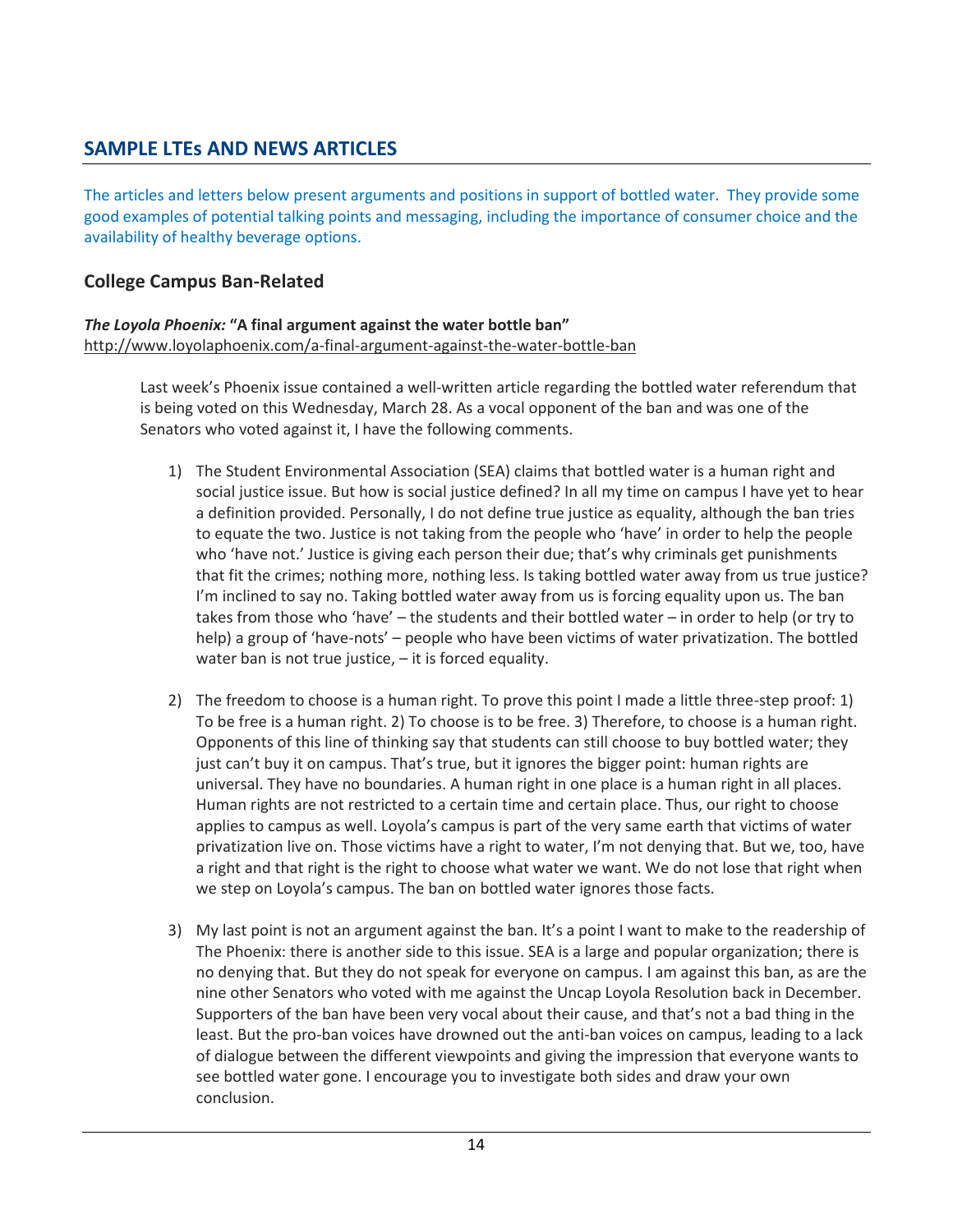After careful consideration of both sides of the issue, my vote on the bottled water ban will be a firm no. I encourage the readership of the Loyola Phoenix to weigh both sides and come to their own conclusions and vote today on whether or not they want to ban bottled water from our campus.

by Dominic Lynch

# *BostInno.com:* **"Why College Campuses Shouldn't be Banning Bottled Water"** <http://bostinno.com/2012/03/14/why-college-campuses-shouldnt-be-banning-bottled-water/>

Two years ago, Brown banned all water bottle sales, after having previously sold 320,000 bottles a year, according to [Bloomberg](http://www.bloomberg.com/news/2012-03-07/ivy-colleges-shunning-bottled-water-jab-at-22-billion-industry.html). Harvard, Dartmouth and Princeton have now started installing "hydration stations" (left) into their newer buildings, welcoming in students with reusable Nalgenes instead of bottled up Poland Spring.

Beyond those Ivy League schools, there are still more than 85 campuses banning the sale or trying restrict the use of plastic water bottles. What gives?

In 2007, Americans consumed over 50 billion single-serve bottles of water. About 30-40 million of those bottles, however, ended up in landfills, according to [Ban the Bottle,](http://www.banthebottle.net/) a blog devoted to "banning plastic water bottles and staying hydrated." The blog also claims it takes 17 million barrels of oil per year to make the United States' plastic water bottles — enough oil to fuel 1.3 million cars for a year.

All that said: I get it. I understand why there are more than a dozen schools banning bottles of water. But, does it even make sense?

No. Schools are essentially banning the healthiest drink they sell on their shelves. That's less than ideal, considering 68.3 percent of adults ages 20 years and over are either obese or overweight, according to th[e Centers for Disease Control and Prevention.](http://www.cdc.gov/nchs/fastats/overwt.htm) Tie those statistics into this chart fro[m WebMD,](http://www.webmd.com/diet/calories-in-drinks-and-popular-beverages) and tell me what you think.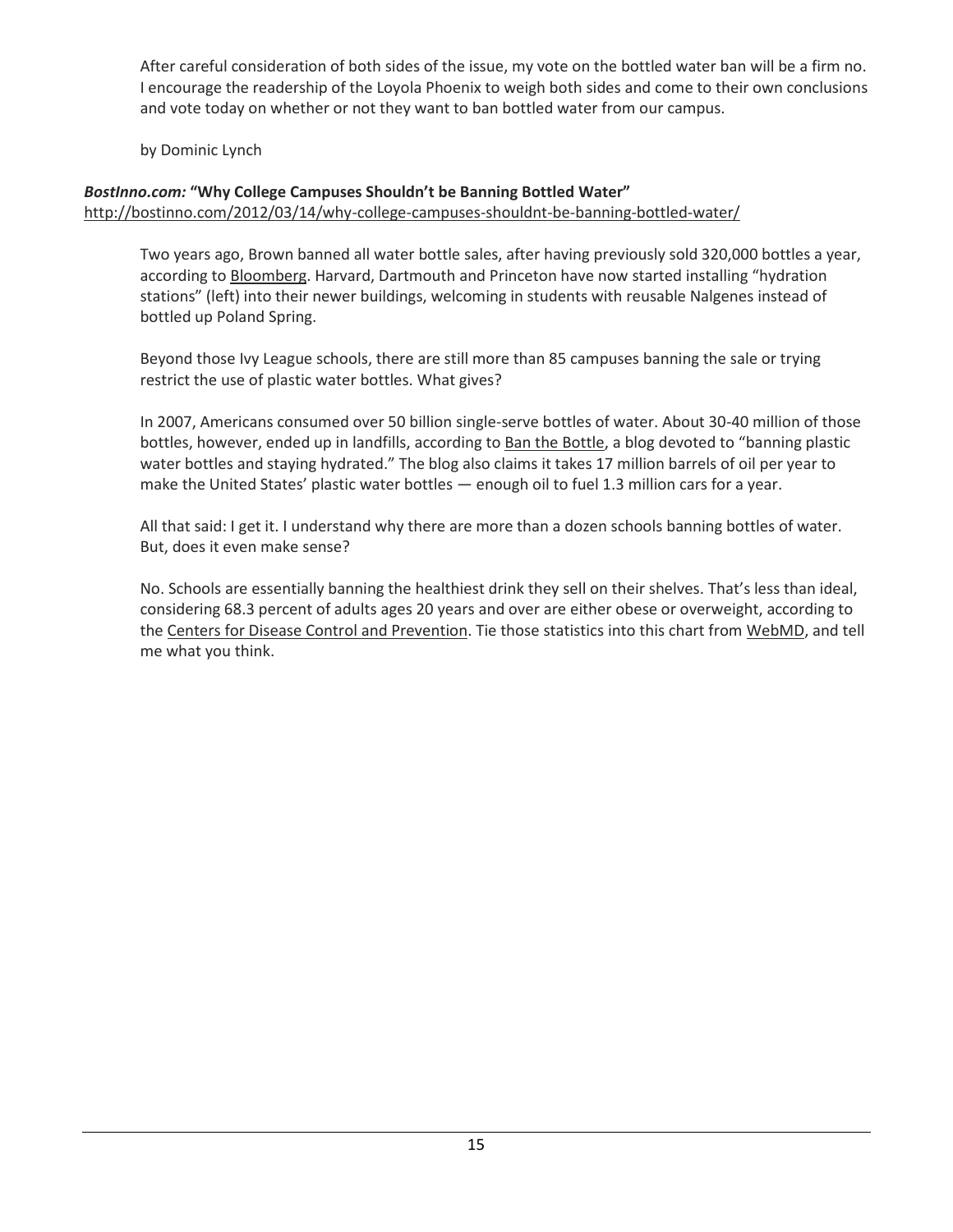| <b>Beverage</b>                                        | <b>Serving Size</b> | <b>Calories</b> |
|--------------------------------------------------------|---------------------|-----------------|
| Soda                                                   | 12 ounces           | 124-189         |
| Diet soda                                              | 12 ounces           | $0 - 7$         |
| Bottled sweet tea                                      | 12 ounces           | 129-143         |
| Brewed tea, unsweet                                    | 12 ounces           | 4               |
| Orange juice, unsweetened                              | 12 ounces           | 157-168         |
| Apple juice, unsweetened                               | 12 ounces           | 169-175         |
| Tomato/Vegetable juice                                 | 12 ounces           | 80              |
| Cranberry juice cocktail                               | 12 ounces           | 205             |
| <b>Whole Milk</b>                                      | 12 ounces           | 220             |
| 2% low-fat milk                                        | 12 ounces           | 183             |
| 1% low-fat milk                                        | 12 ounces           | 154             |
| Nonfat milk                                            | 12 ounces           | 125             |
| Sov milk                                               | 12 ounces           | 147-191         |
| Coffee, black                                          | 12 ounces           | $0 - 4$         |
| Coffee with cream (2 tablespoons<br>half and half)     | 12 ounces           | 39-43           |
| Coffee with whipped cream (2)<br>tablespoons from can) | 12 ounces           | 15-19           |
| Coffee with heavy whipping cream<br>(2 tablespoons)    | 12 ounces           | 104-108         |
| Caffe Latte, whole milk (Starbucks)                    | 12 ounces           | 200             |
| Caffe Latte, nonfat (Starbucks)                        | 12 ounces           | 120             |
| Sports drink (like Gatorade)                           | 12 ounces           | 94              |
| Energy drink (like Red Bull)                           | 12 ounces           | 160             |
| Beer                                                   | 12 ounces           | 153             |
| Red wine                                               | 5 ounces            | 125             |
| White wine                                             | 5 ounces            | 122             |
| Hard liquor (vodka, rum, whiskey,<br>gin; 80 proof)    | 1.5 ounces          | 96              |

When an insatiable thirst hits, what do you think students will do if they're not around a hydration station? I bet a vending machine won't be too far. Oh wait — if there's a ban, students have no other option but to reach for juice, soda or an energy drink. Now you've seen the calories. A health services official from the University of California, Berkley told Bloomberg the school opted against banning bottled water because of their concern it would, indeed, drive students to more sugary beverages.

Nestlé Waters North America (NWNA) also completed a [life cycle assessment,](http://beveragelcafootprint.com/) which [one Harvard](http://www.thecrimson.com/article/2010/10/21/water-bottled-beverage-people/)  [student](http://www.thecrimson.com/article/2010/10/21/water-bottled-beverage-people/) actually helped commission. What the company found is that water has the lightest environmental footprint of all packaged beverages. So, while we can spout off daunting numbers remember the 17 million barrels of oil? — are we aware of what we're promoting instead?

Now, trying to restrict sales is one thing. I'm all for green education. But is an all-out ban logical? Columbia University told Bloomberg they haven't banned bottled water either, because they knew students would then just buy it elsewhere.

My suggestion is this: Promote your hydration stations. Make sure your Nalgene bottles are closer to the \$5 mark. Find a way to bring the local compan[y Greenbean Recycle](http://bostinno.com/2012/03/01/after-turning-trash-into-a-game-at-mit-greenbean-recycle-brings-the-fun-to-tufts/) to your campus, because they know how to at least make recycling fun. **But**, don't flat-out ban plastic water bottles. In the grand scheme of things, it doesn't make a whole lot of sense.

# *The Vermont Cynic:* **"Letter to the editor: UVM, water you thinking?"**

#### Dear editor,

I was dismayed to learn the other day that VSTEP had finally won the battle to ban bottled water on campus, a classic display of great intentions turned into worst possible outcome. Don't get me wrong. I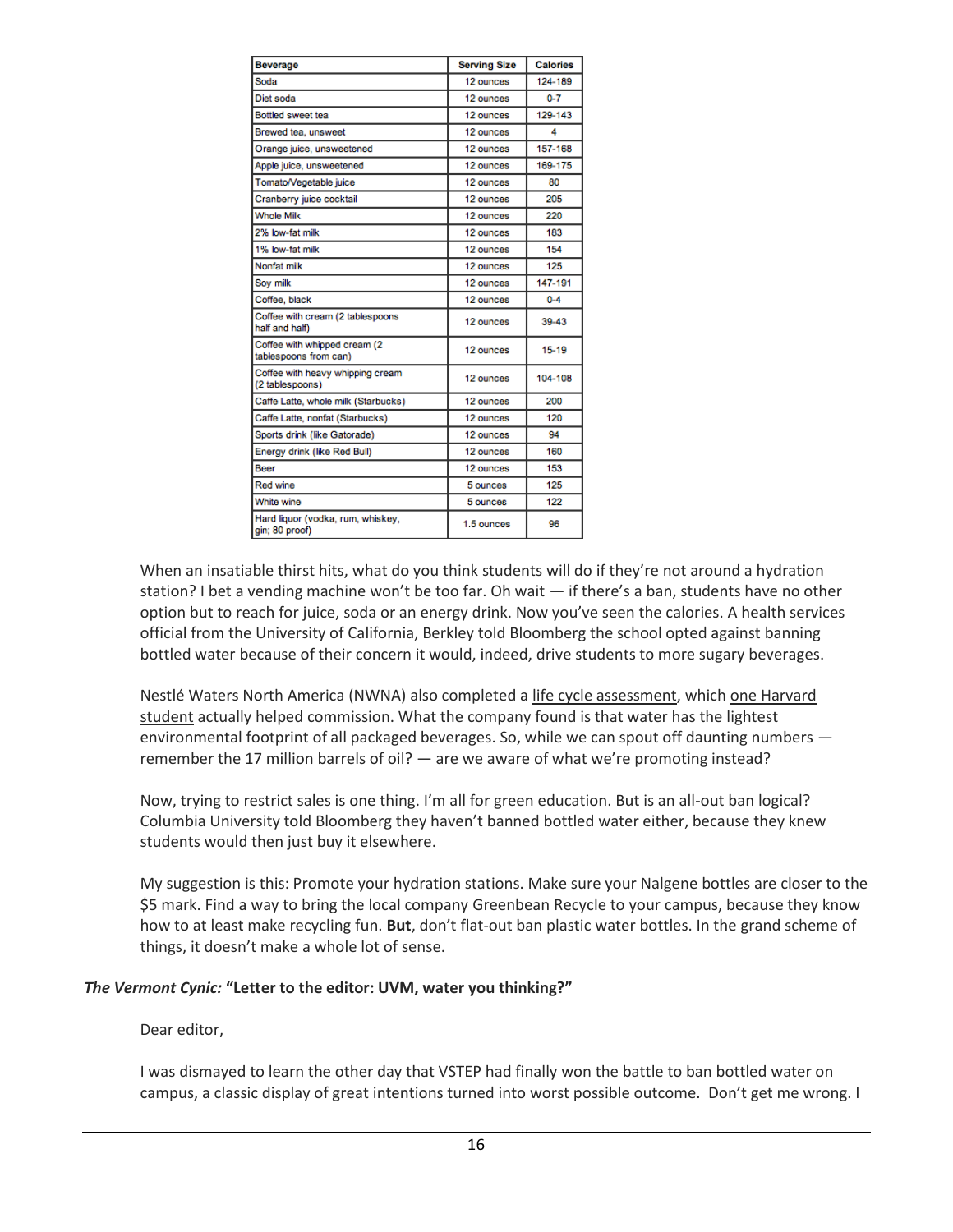do sympathize with the cause — saving the world. It's great. I love it. The best. I'm on board. But a ban on bottled water? Eh. I'm not so in to it. Here's why:

First of all, the ban stinks of paternalism. Restrictions made on my freedom for "my own future" make me uneasy, especially when the benefits of those restrictions aren't clearly demonstrated.

Second, the ban will achieve no net reduction in waste. If the idea is to reduce the amount of plastic bottle waste produced on campus, then get rid of all the plastic bottled beverages, not just water. The empty shelf space is going to be filled with other drinks. And guess what? Those drinks come in plastic bottles, too.

Where's the study that links the absence of bottled water on a college campus with fewer bottled beverages consumed overall? I bet VSTEP a Dasani to a Nalgene that it doesn't exist. And if people are going to substitute, what is actually being accomplished?

Third, a ban on bottled water is effectively a promotion of other less healthy bottled drinks. UVM is basically saying that they don't believe in selling drinks that are good for their students on campus, only those that are demonstrably terrible. And a few others, maybe, that aren't as terrible. My last point is a question. What is the first ingredient in almost every other bottled drink besides water? That's right, it's also water!

UVM is banning bottled water, at an enormous expense to its student body, and replacing the bottled water with more bottled water. Except the new bottled water is enhanced with sugar and food coloring. Simply mind blowing.

The way to reduce bottled water consumption is through long-term, grassroots education. And even then, success isn't certain.

A plan hinged on prohibition is a bad idea and won't work to accomplish its intended goals. It just doesn't hold water.

Joe Collier, Class of 2008

# **City or Town, Consumer Access-Related**

# **Bottled water sales ban in America's national parks makes no sense**

[http://thehill.com/blogs/congress-blog/healthcare/247946-bottled-water-sales-ban-in-americas](http://thehill.com/blogs/congress-blog/healthcare/247946-bottled-water-sales-ban-in-americas-national-parks-makes-no)[national-parks-makes-no](http://thehill.com/blogs/congress-blog/healthcare/247946-bottled-water-sales-ban-in-americas-national-parks-makes-no)

By Rachel K. Johnson, PhD, MPH, RD

Can you imagine that thousands of visitors to America's national parks this summer may not be able to buy bottled water on their hikes, camping trips, and adventure excursions? In 2011, the National Park Service (NPS) adopted a policy that allows individual national parks to ban the sale of bottled water in plastic containers. The policy was established due to concerns about plastic waste left behind by visitors. In the meantime, soft drinks, sports drinks, juice drinks, and other sugary packaged beverages, which are unhealthy options and generally use more plastic, remain on the shelves in NPS concession shops, in vending machines, and in restaurants.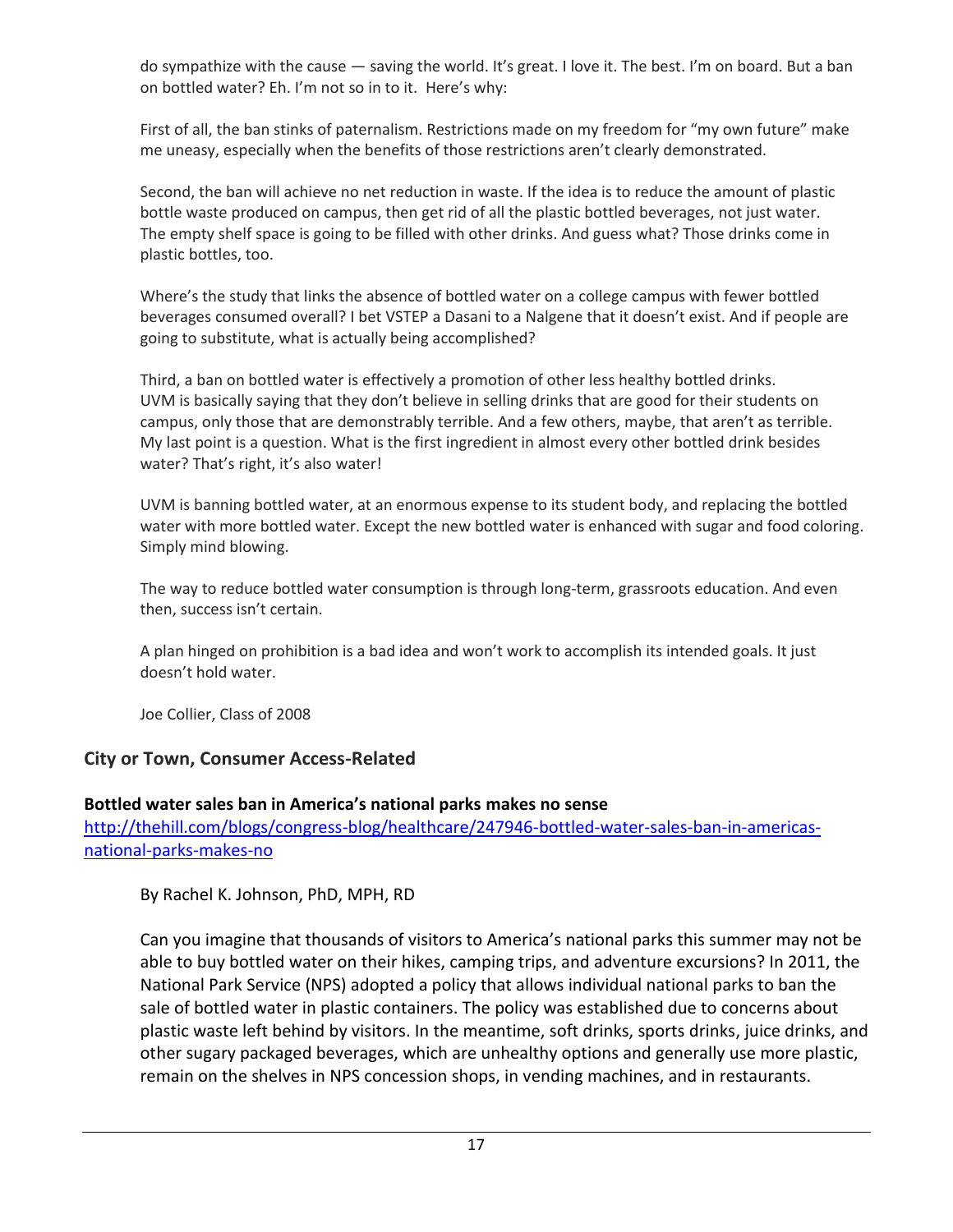However, on July 7, 2015, the House of Representatives voted to prohibit the NPS from using any funds to implement or maintain bans on the sale of bottled water at any national park.

My university banned bottled water sales for the same well-intentioned reasons as the NPS. Unfortunately, the ban did not turn out as expected. In January 2013, the University of Vermont (UVM), adopted a bottled water sales ban. As a professor of Nutrition at UVM, I took an interest in and decided to research what I saw as contradictory policies which required university dining facilities and vending machines to stock a 30 percent "healthy beverage' " ratio, but then banned the sale of one of the healthiest packaged beverages: bottled water.

The results of the research that I, along with my co-author, conducted made clear that UVM's decision to remove bottled water drove our students, faculty, staff, and visitors to purchase more unhealthy sugary drinks. At the same time, the number of plastic beverage containers shipped to campus did not decrease. This happened even though the university provided free reusable water bottles at campus events, retrofitted 68 water fountains to allow for the refilling of reusable water bottles, and conducted an educational campaign to inform students about the effort.

"The Unintended Consequences of Changes in Beverage Options and the Removal of Bottled Water on a University Campus," published July 2015 in the American Journal of Public Health, concluded that the UVM bottled water sales ban resulted in a 33 percent increase in the number of unhealthy sugary drinks shipped and a 6 percent increase in the number of bottles shipped to campus and thus entering the waste stream.

We collected three semesters' worth of detailed information about packaged beverage shipments to UVM's campus before and after the implementation of the 30 percent healthy beverage requirement and the bottled water sales ban. The data showed that shipments of unhealthy, sugary drinks increased significantly when the option of bottled water was removed, while shipments of healthy beverages declined significantly. At the same time, the overall number of plastic bottles shipped to campus was not reduced.

Consumer marketing research supports our study's finding. When asked what alternative beverage, if any, consumers would choose if their preferred choice of plain bottled water was not available, 63 percent of people said they would choose an unhealthy soda or other sugary drink, 7 percent would choose a bottled sparkling water or seltzer, 13 percent would not replace the bottled water at all, and only 16 percent said they would opt for tap water.

As with the NPS bottled water sales ban, the UVM policy was well-intentioned and meant to encourage our campus community to carry reusable water bottles that could be filled with tap water. At least during the semester when the ban was implemented, that did not happen. The bottled water sales ban in place in our national parks, which is currently being examined in Congress, has the potential to have the same unintended consequences. The recent action by the House to prohibit the NPS from using any funds to implement or maintain bans on the sale of bottled water at any national park is one step in the right direction. The Senate must still include and approve the provision in its Parks Service funding bill to end this misguided policy.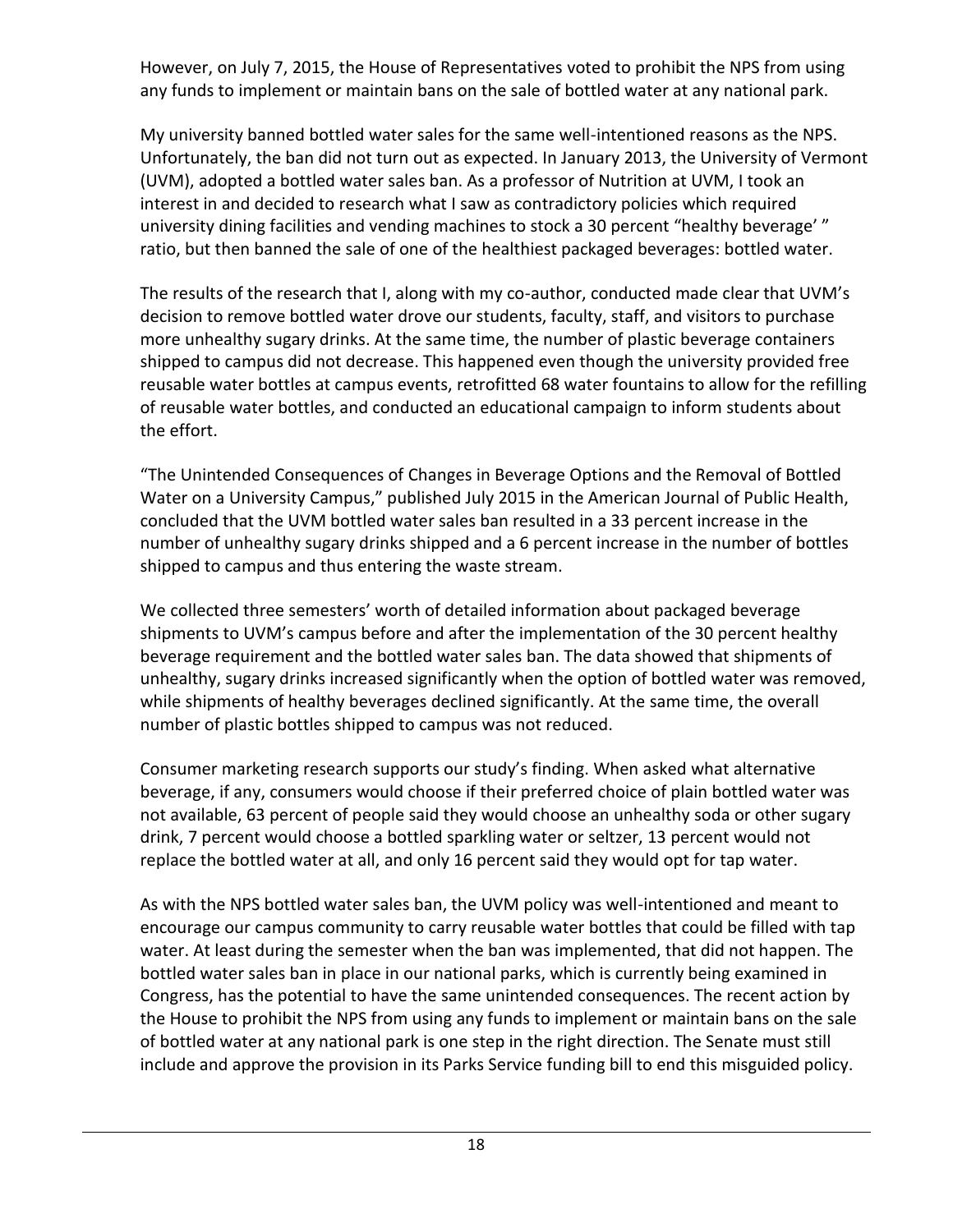Our study shows that these sorts of policies, regardless of the motivation behind their adoption, may result in the consumption of more calories and more added sugars, a perpetuation of unhealthy dietary choices, and — ironically — an increase in plastic waste. Our study clearly suggests that the NPS bottled water sales ban has the potential to undermine efforts to encourage healthy food and beverage choices and may be environmentally counterproductive.

# *Johnson is Bickford Green and Gold Professor of Nutrition at the University of Vermont.*

# *Los Angeles Times* **"A misfire in the war over plastic drinking bottles"**

<http://articles.latimes.com/2012/sep/13/opinion/la-ed-plastic-bottles-ban-concord-20120913>

Woe to the thirsty of Concord, Mass. Under a bylaw born of convoluted reasoning, a person who heads into a store in that town for some hydration will be able to buy a plastic bottle of soda, but not a similar bottle of what dietitians say should be the drink of choice: water.

That's because Concord has become the first city in the United States to ban the sale of serving-size bottled water. It's enough to make New York Mayor Michael Bloomberg , whose proposed ban on the sale of large servings of soda was approved this week, weep.

Yet the two ideas have a lot in common. Both represent sincere attempts to fight social ills. Both also suffer from a lack of consistency (the soda law would allow big servings of other drinks with even more calories) and are an unwelcome interference in the marketplace. Both involve campaigns with national ambitions.

Bottled water owes its popularity to a variety of factors: a misconception that all bottled water is safer or purer than the stuff that flows from the tap; convenience; flavor; concerns about the chlorination or fluoridation of tap water; and marketing. Americans guzzle from 2.5 million plastic bottles an hour, according to Boston University , NASA and other sources; more than 70 percent of those are thrown away rather than recycled. We certainly could be doing better.

Some towns provide recycling bins next to or on top of sidewalk trash cans. Cities that do their own sorting of household trash glean more recyclables than those that depend on residents to do the job. Well-maintained public drinking fountains and vending machines that dispense single servings of cold, filtered water would encourage more reuse of bottles. Bigger deposits on bottles would help.

But Concord's new bylaw is unnecessarily intrusive and problematically inconsistent. A plastic bottle that holds soda is no less damaging to the environment than one that holds water. Why force a convenienceseeking customer who forgot his reusable bottle to choose a less-healthy option? This isn't a policy we'd like to see travel cross-country.

# *Boston Herald* **"Concord's costly bylaw"**

Concord residents are out of luck if they want to buy a bottle of water to go with their meatball sub. But now they may have the added insult of seeing their tax dollars wasted to defend a lawsuit over the ridiculous town bylaw that bans the sale of bottled water in plastic containers smaller than one liter.

The International Bottled Water Association, which represents bottlers, distributors and suppliers, is "exploring all available options to continue to oppose the [Concord] bylaw," the Herald reported on Thursday. The ban is scheduled to take effect Jan. 1.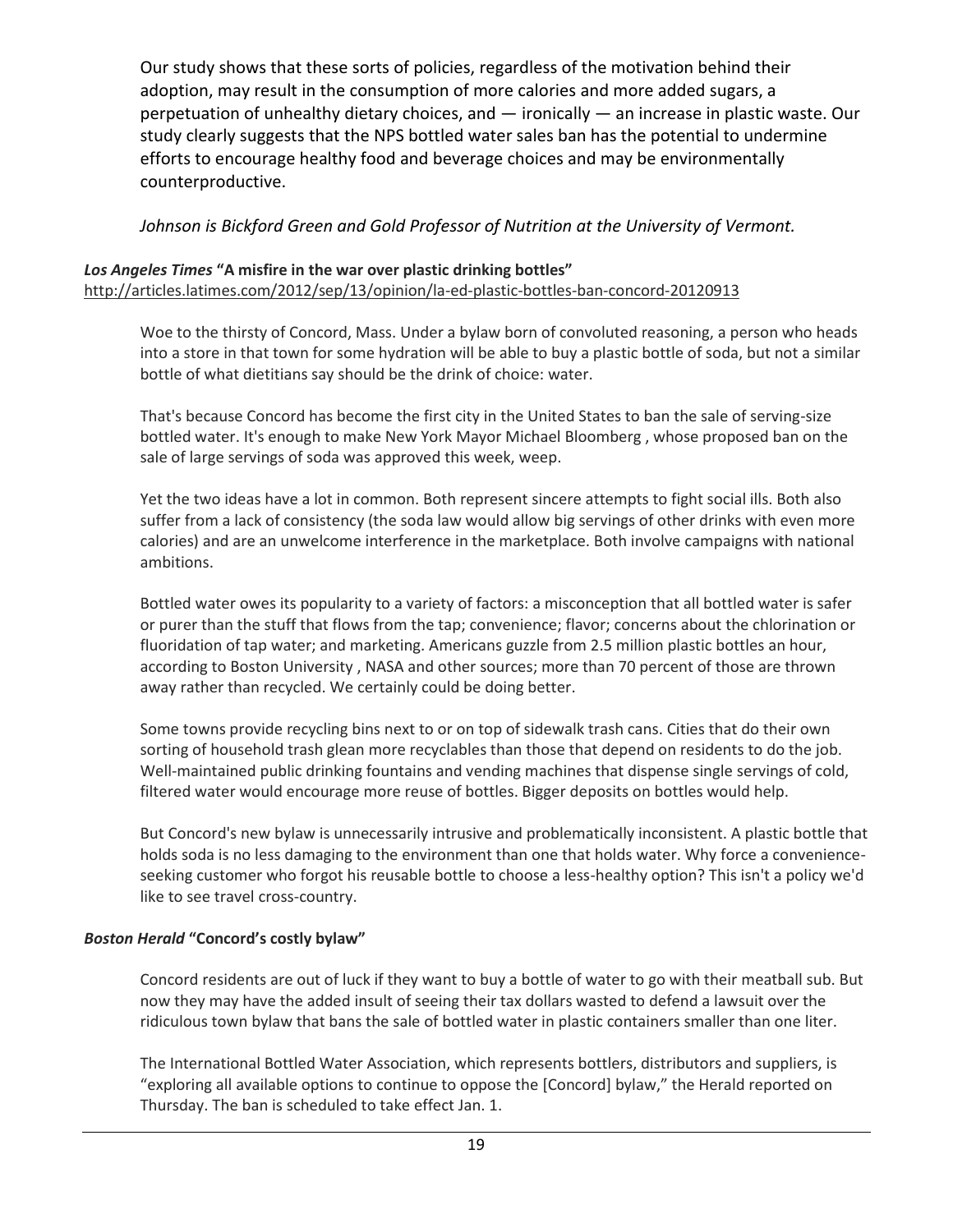But that's just fine with Concord resident and anti-bottled-water zealot Jean Hill, who seems to think it would be a badge of honor for the town to be sued.

"They'll threaten to sue, and they may even sue but. . . it won't do them any good," said Hill, who apparently has insight into the civil claims process that the average citizen does not. "Actually it will give them a worse name than they already have."

Goodness — a worse name!

That and tens of thousands of dollars in revenue from property taxes — dollars that might otherwise be spent on schools, playgrounds or a new fire engine — might begin to pay the legal bills for this arrogant bit of green folly.

Of course the people of Concord are the ones who approved the bylaw in the first place (by a mere 39 votes, after three attempts), so if they are content to see their tax dollars go to line the pockets of lawyers, that is their very expensive problem.

# *Boston Globe,* **"Concord bottled water ban would cap freedom of choice"**

[http://www.boston.com/yourtown/news/concord/2012/04/opinion\\_concord\\_bottled\\_water.html?comments=](http://www.boston.com/yourtown/news/concord/2012/04/opinion_concord_bottled_water.html?comments=all#readerComm) [all#readerComm](http://www.boston.com/yourtown/news/concord/2012/04/opinion_concord_bottled_water.html?comments=all#readerComm)

Concord has long been hailed the birthplace of liberty in America; a state holiday, Patriots' Day, celebrates the history of Paul Revere's ride and the minutemen's first stand against the British in 1775 each year in the historic town. And yet among this culture of embracing freedom, a misguided campaign threatens one of our most basic civil liberties: consumer choice.

This is the third consecutive year of debate on banning the sale of bottled water in the Town of Concord. The proposal was defeated by Town residents last year and a similar attempt was struck down by Attorney General Coakley two years ago. Proponents of the ban will tell you bottled water is wasteful and harmful to the environment, and banning its sale will reduce unnecessary waste. Unfortunately, this over-reaching measure is returning for a Town vote without proponents considering some important long-term implications. As a concerned parent and resident of Concord, I want to bring some of these concerns to light.

First and foremost, this ban is un-American and a very clear example of government control of commerce. It is not each and every individual town government's role to decide what products, deemed safe for consumption by the FDA, are available for purchase. If we allow special interest groups to dictate such aspects of our free-market economy, what product is next on the chopping block? Prohibition is heavy handed and goes too far. If you don't like the idea of bottled water, don't buy it.

Armed with boatloads of wishful thinking, proponents of the ban have offered absolutely no evidence that this would alleviate the waste they seek to address. Neither environmental nor economic impact studies have been done on this issue. What we do know is that Concord is environmentally conscious already, with a recycling rate in the top 13% in Massachusetts, according to a presentation by Concord Public Works in 2010. That rate continues to improve and reflects a strong culture of personal responsibility in the Town.

As well intentioned as it is, this fanciful idea that banning bottled water's sale will wipe out its existence in Concord also excludes the many people seeking bottled water who will drive to stores outside of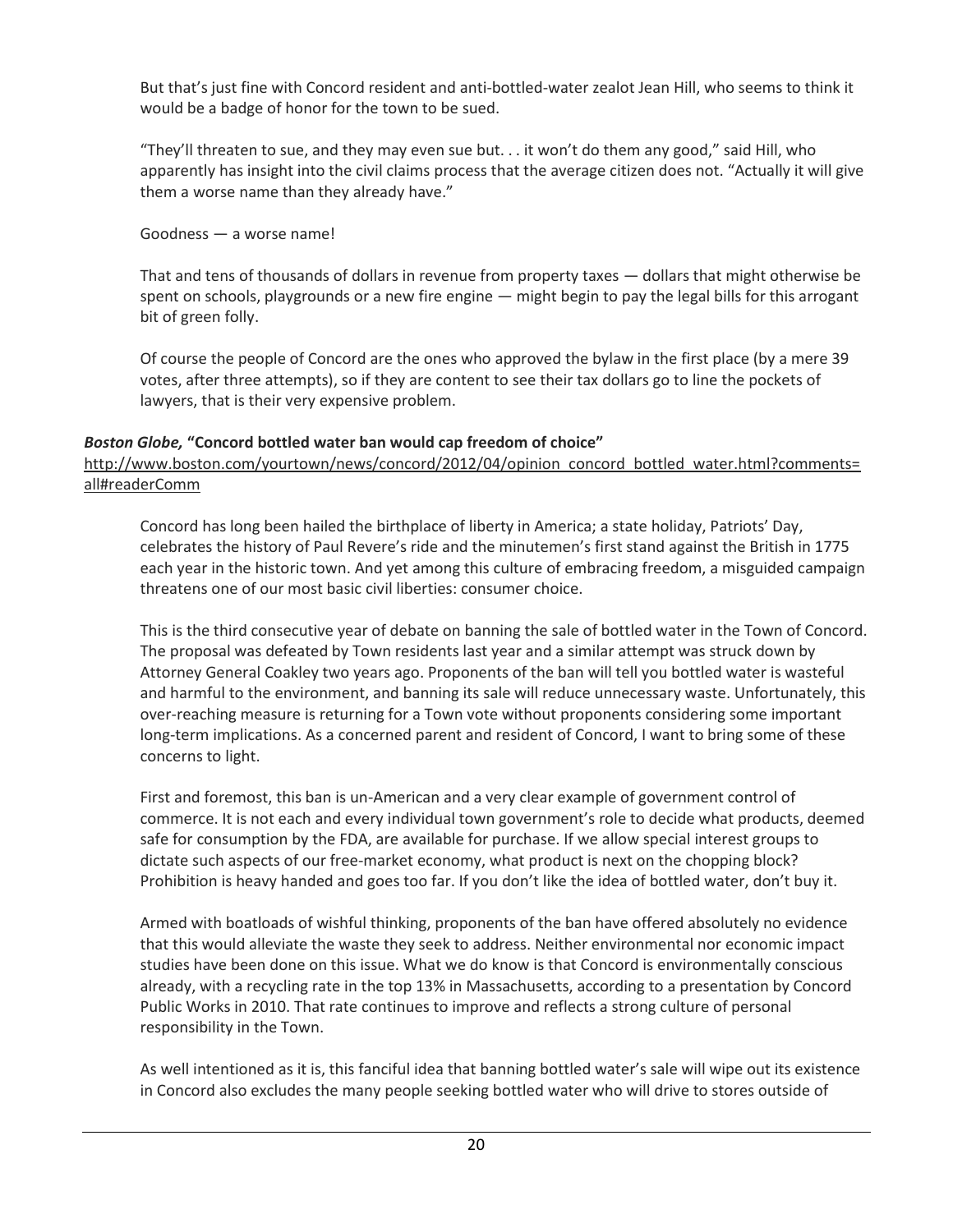Concord, burning more fossil fuels and going against the "Keep it local!" message supported by so many environmentalists.

Banning the sale of a safe, legal product puts retailers within town limits at a competitive disadvantage. Customers like the taste, healthiness and convenience of bottled water and will go elsewhere to find it. They will inevitably buy other items outside of Concord, hurting local businesses. It is short-sighted to ignore economic considerations.

Proponents of the ban also ignore how much proposed "filling stations" for reusable bottles will cost the Town. The National Park Service just spent \$290,000 installing 10 filling stations in Grand Canyon National Park. Will a similar burden befall Concord tax payers, who would simultaneously lose sales taxes that once contributed to our tax base?

What's more, this limitation of consumer choice takes the most healthy beverage option off store shelves in a time where we face obesity and diabetes epidemics nationwide. Having raised five children, I cringe at the idea of school children being forced to drink sugar-laden drinks such as soda and juice because of restricted choices.

Other beverage options also typically come in more plastic-intensive packaging. The bottled water industry is a known leader in "lightweighting," or designing products that use less material to achieve the same purpose, and yet we are singling this product out for ostensibly environmental reasons. Plastic packaging is here to stay; Concord residents' time, and our Town resources, would be better spent on education and promotion of recycling programs.

Last, but not least, don't forget about disaster preparedness. You may recall the water main break in Boston less than two years ago that left nearly 2 million Massachusetts residents without potable drinking water. The bottled water industry responded with lightning speed to deliver free, donated water. What message of appreciation does this send? Will bottled water be so easy to acquire if it is banned in town?

Though the proposed ban cites a carve-out for emergency situations, I have little confidence in the Town's ability to handle such a situation and can only imagine the enormous expense of such a wasteful exercise.

Enough is enough. This ban is not an appropriate avenue for attaining sustainability and infringes on our rights. When this issue comes to a vote in April, I hope each resident of Concord will come show their support for basic civil liberties and common sense, and vote against the ban on bottled water.

# *Concord Monitor,* **"A Drop Less Freedom"**

Nothing seems to anger the modern environmentalist more than an empty plastic water bottle. You'd think our otherwise empty landfills were overflowing with Poland Spring and Dasani litter, and you might as well strangle a sea turtle with your bare hands as open an Aquafina. Last week, Phillips Exeter Academy joined the anti-bottled water movement, blocking its sale on campus. Exeter joins Harvard, the University of Vermont and growing list of other cloistered campuses in taking a symbolic stand against a product that more than half of all Americans buy.

According to the New Hampshire Union Leader, the University of New Hampshire's Ecosystem Task Force has installed 40 hydration stations across campus, while Dartmouth College officials are trying to reduce student demand for bottled water. UC Berkeley opted against a ban after concluding that students would simply buy iced tea and soda if they couldn't buy bottled water.